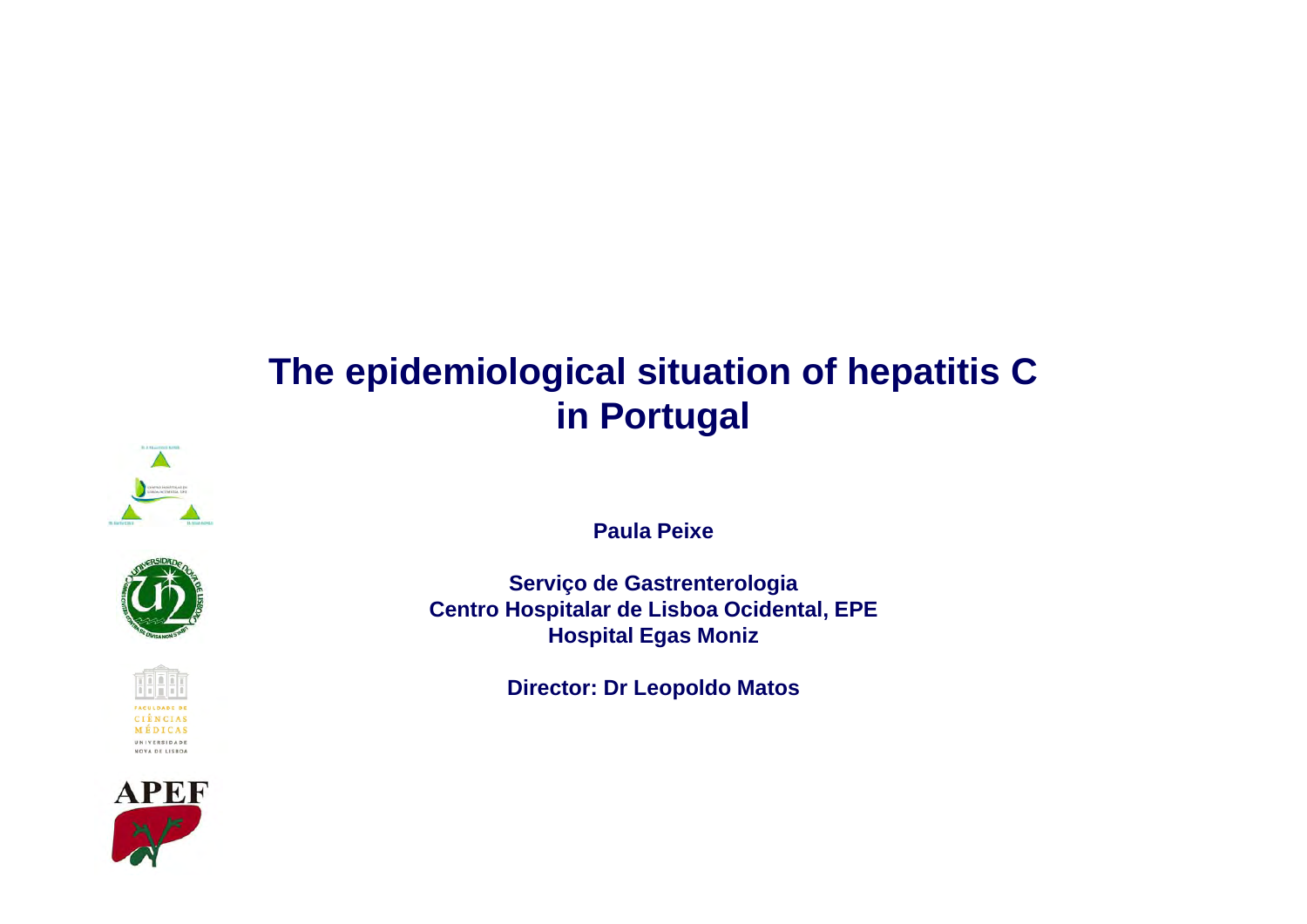

Estimated prevalence Blood donors Population studies

Patient population

**Genotypes** Viremia

Liver biopsy and fibrosis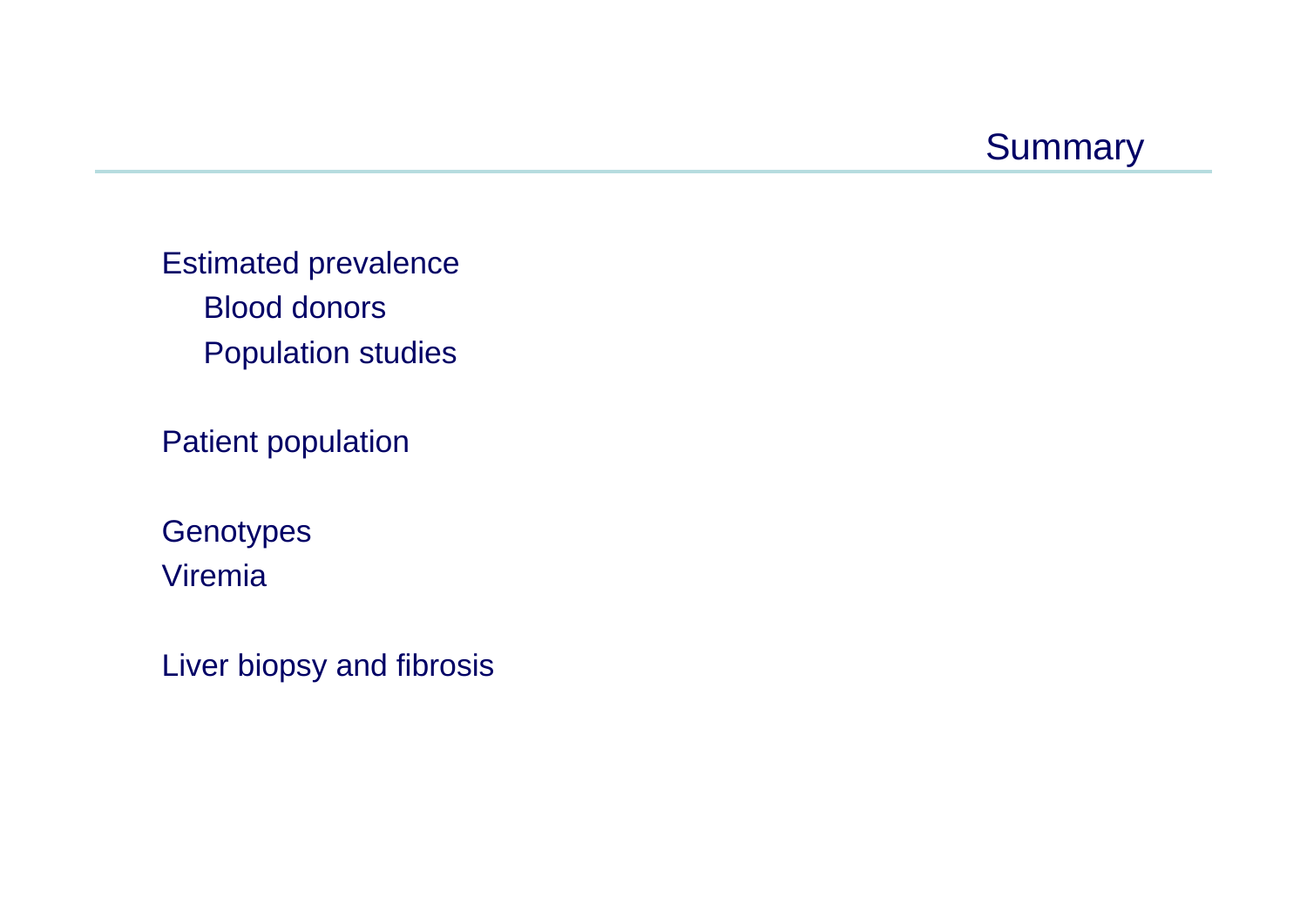## Blood donors

| Centro                                      | n     | Dadores/Dádivas anti-VHC (%) geração I/II |      |                                                                                                                                                                                                                                                                                                                                                                                                                                                                            |                                         |
|---------------------------------------------|-------|-------------------------------------------|------|----------------------------------------------------------------------------------------------------------------------------------------------------------------------------------------------------------------------------------------------------------------------------------------------------------------------------------------------------------------------------------------------------------------------------------------------------------------------------|-----------------------------------------|
| I. Mota (H. Matosinhos)                     | 487   |                                           | 1,6  |                                                                                                                                                                                                                                                                                                                                                                                                                                                                            |                                         |
| M. Koch (H.S. João Porto)                   | 4924  | dadores                                   | 0,77 | $_{\rm II}$                                                                                                                                                                                                                                                                                                                                                                                                                                                                | N - 131124                              |
| B. Justiça (H.S.A. Porto)                   | 16394 | dádivas                                   | 0,56 | $\frac{1}{2} \left( \frac{1}{2} \right) \left( \frac{1}{2} \right) \left( \frac{1}{2} \right)$                                                                                                                                                                                                                                                                                                                                                                             |                                         |
| L. Queiroz (I.P.S. Porto)                   | 9392  | dádivas                                   | 0.8  | $-0.00000$                                                                                                                                                                                                                                                                                                                                                                                                                                                                 | 0,9%                                    |
| S. Fevereiro (H.S. Cruz)                    | 2482  | dadores                                   |      |                                                                                                                                                                                                                                                                                                                                                                                                                                                                            |                                         |
| M. Correia (I.P.O. Lisboa)                  | 383   |                                           | 2,87 | $\frac{1}{2} \left( \frac{1}{2} \right) \left( \frac{1}{2} \right) \left( \frac{1}{2} \right) \left( \frac{1}{2} \right) \left( \frac{1}{2} \right) \left( \frac{1}{2} \right) \left( \frac{1}{2} \right) \left( \frac{1}{2} \right) \left( \frac{1}{2} \right) \left( \frac{1}{2} \right) \left( \frac{1}{2} \right) \left( \frac{1}{2} \right) \left( \frac{1}{2} \right) \left( \frac{1}{2} \right) \left( \frac{1}{2} \right) \left( \frac{1}{2} \right) \left( \frac$ |                                         |
| F. Nascimento (I.P.S. Lisboa <sup>®</sup> ) | 69090 | dádivas                                   | 0.85 | $\mathbf{I}$                                                                                                                                                                                                                                                                                                                                                                                                                                                               |                                         |
| L Neves (I.P.S. Lisboa)                     | 10096 | dádivas                                   | 1,46 | $\prod$                                                                                                                                                                                                                                                                                                                                                                                                                                                                    |                                         |
| M. Pedro (H.S. Maria)                       | 6737  |                                           | 0.54 |                                                                                                                                                                                                                                                                                                                                                                                                                                                                            | 0,68%<br><b>North</b><br>Lisboa<br>1,0% |
| L Cunha (H.G.O. Almada)                     | 2531  | dádivas                                   |      | $\mathbf{H}$                                                                                                                                                                                                                                                                                                                                                                                                                                                               |                                         |
| M. Melo (H. Portimão)                       | 1461  | dadores                                   | 0,47 | $\prod$                                                                                                                                                                                                                                                                                                                                                                                                                                                                    | South 1,59%<br>P < 0,05                 |
| M. Esmael (H. Faro)                         | 4167  | dadores                                   | 1.99 | 1/11                                                                                                                                                                                                                                                                                                                                                                                                                                                                       |                                         |
| F. Gargaté (F. Armadas)                     | 2980  | dadores                                   | 2,15 | Π                                                                                                                                                                                                                                                                                                                                                                                                                                                                          |                                         |

- Positividade para o anti-VHC em dádivas e dadores de sangue em Portugal (1991-1992).

No conjunto das seguintes regiões geográficas: Porto 0,68, Lisboa 1,0 (excluindo os dados de F. Nascimento e F. Gargaté), Algarve 1,59, p<0,05.

\* Em colaboração com 23 Hospitais da Região Sul.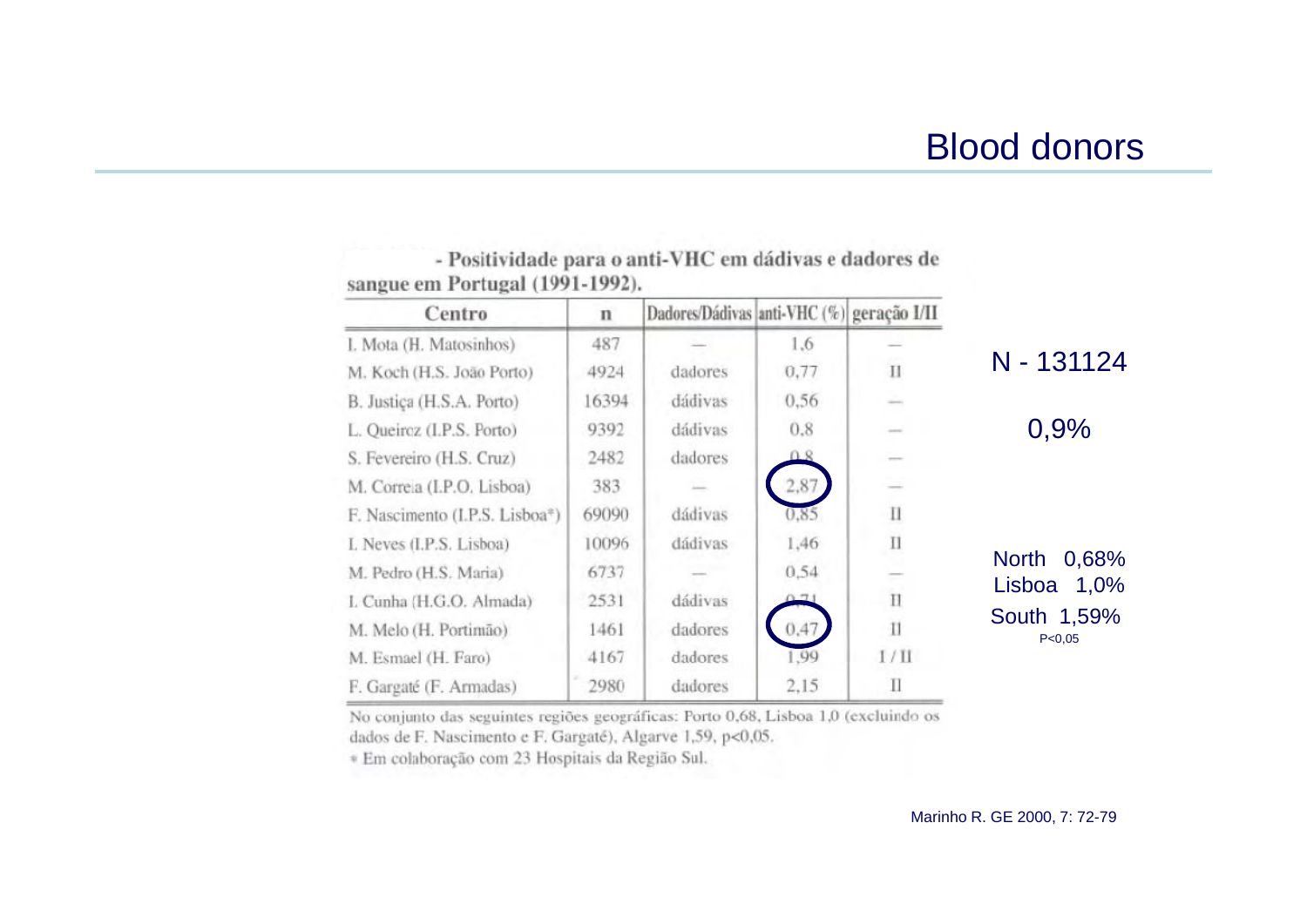## Population studies

#### Only one study

#### **Coimbra**

### **Total: 657 patients**

Age : 42,7 ±13,1 years Sex: 267 male; 390 female

HCV antibody positive 0,46%

| IV drug use             | 33,3 %   |
|-------------------------|----------|
| <b>Transfusion</b>      | 1,8%     |
| Alcohol abuse           | 1,33 %   |
| <b>Previous surgery</b> | $1.0 \%$ |
| <b>HBV</b> countries    | 0,65%    |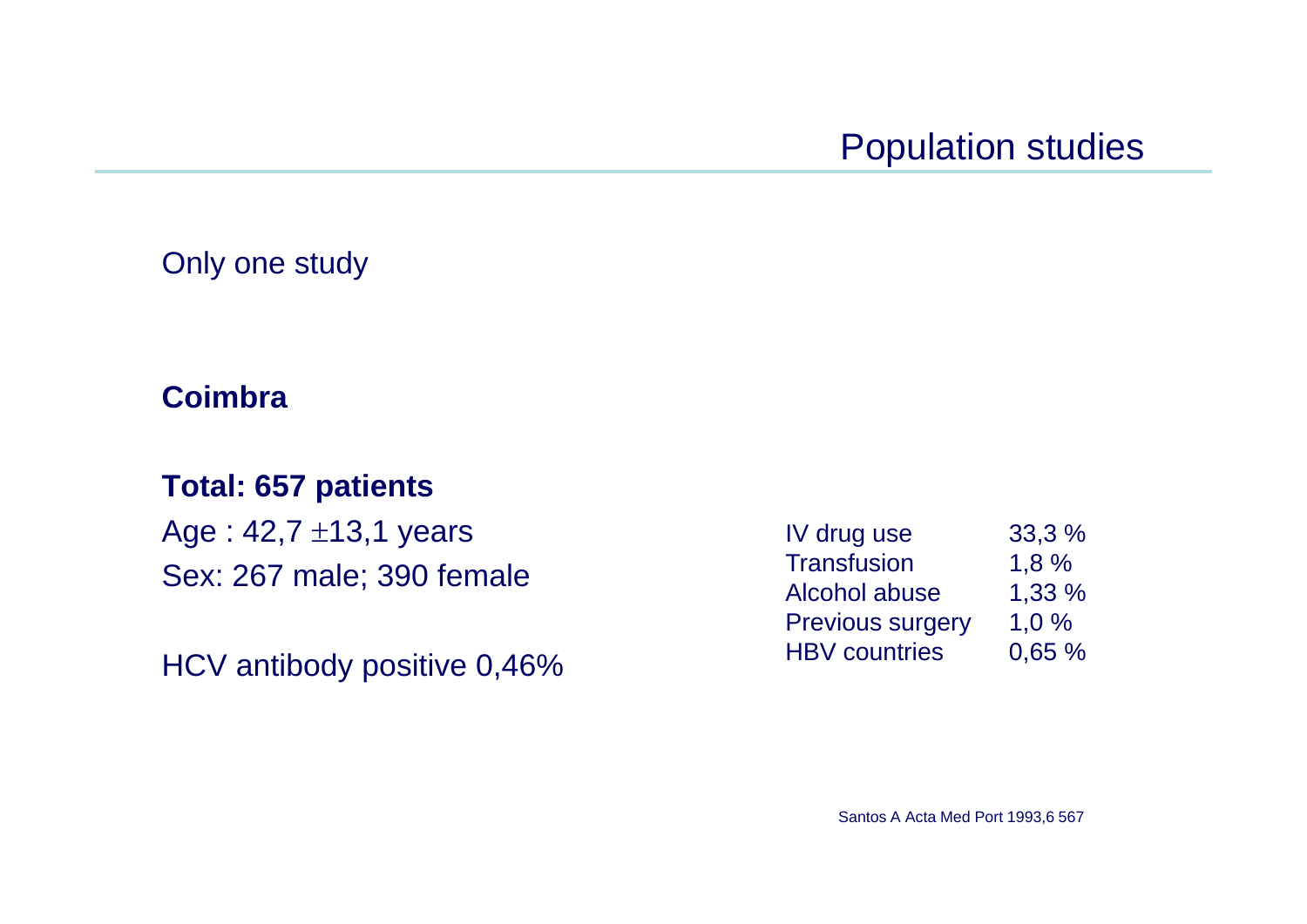#### **Hospital de Gaia**

#### **Total: 205 patients**

Age : 57,96 ±14,85 years Sex: 114 male; 91 female



#### **Conclusion**

The prevalence of HCV infection (1.5%) and HBV (0.98%) in this population was similar to that estimated for the population Portuguese general.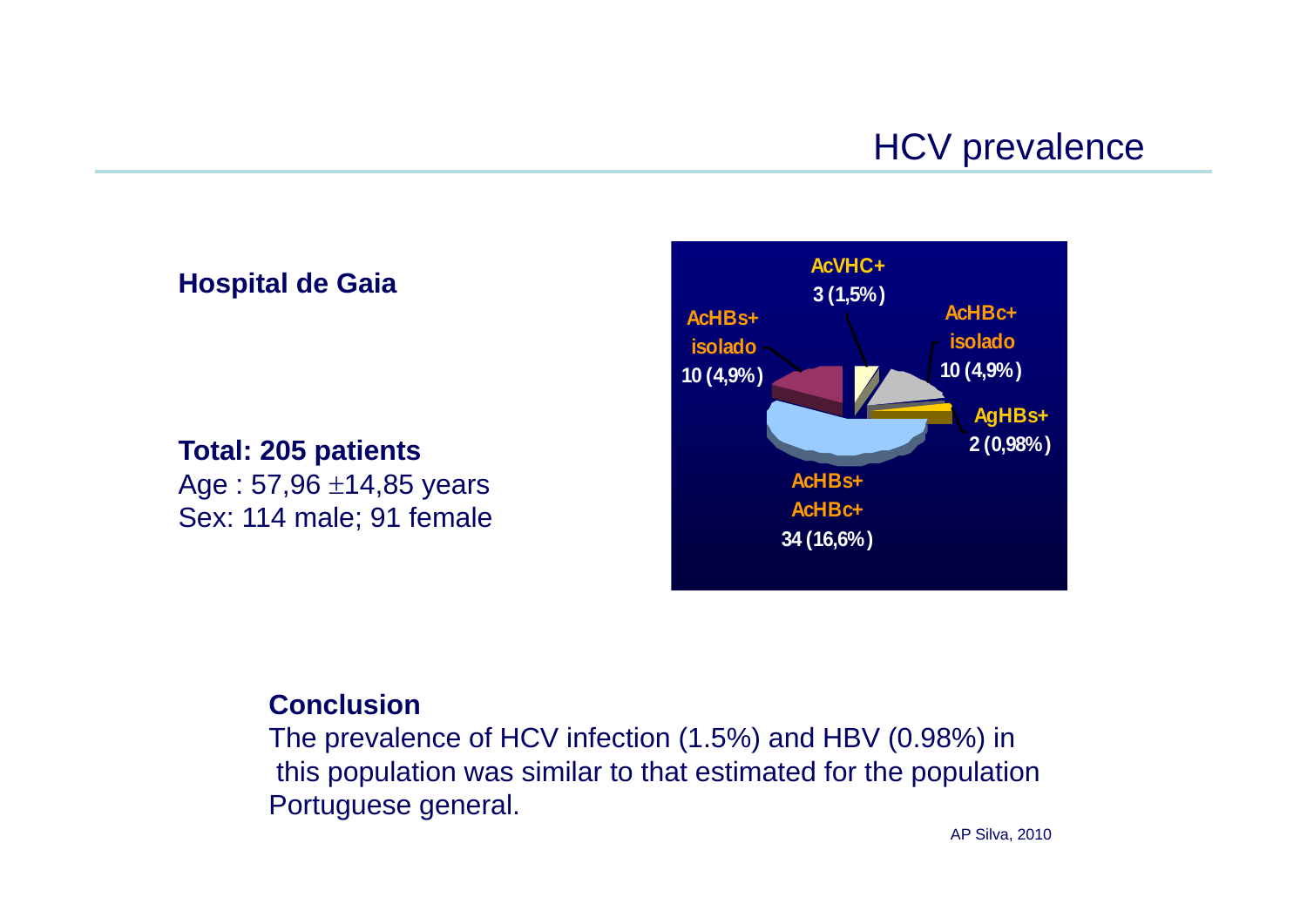Journal of Gastroenterology and Hepatology (2001) 16, 1076-1079

#### Letter to the Editor

#### **EPIDEMIOLOGICAL ASPECTS OF HEPATITIS C IN PORTUGAL**

Rui T Marinho, Miguel C Moura Liver Unit, Hospital Santa Maria, Lisbon, Portugal José A Giria, Paulo Ferrinho Ministry of Health Al. D. Afonso Henriques, 45 Lisboa, Portugal

In conclusion, hepatitis C virus is a serious problem in Portugal, and it is estimated that the global prevalence must be approximately 1.5%.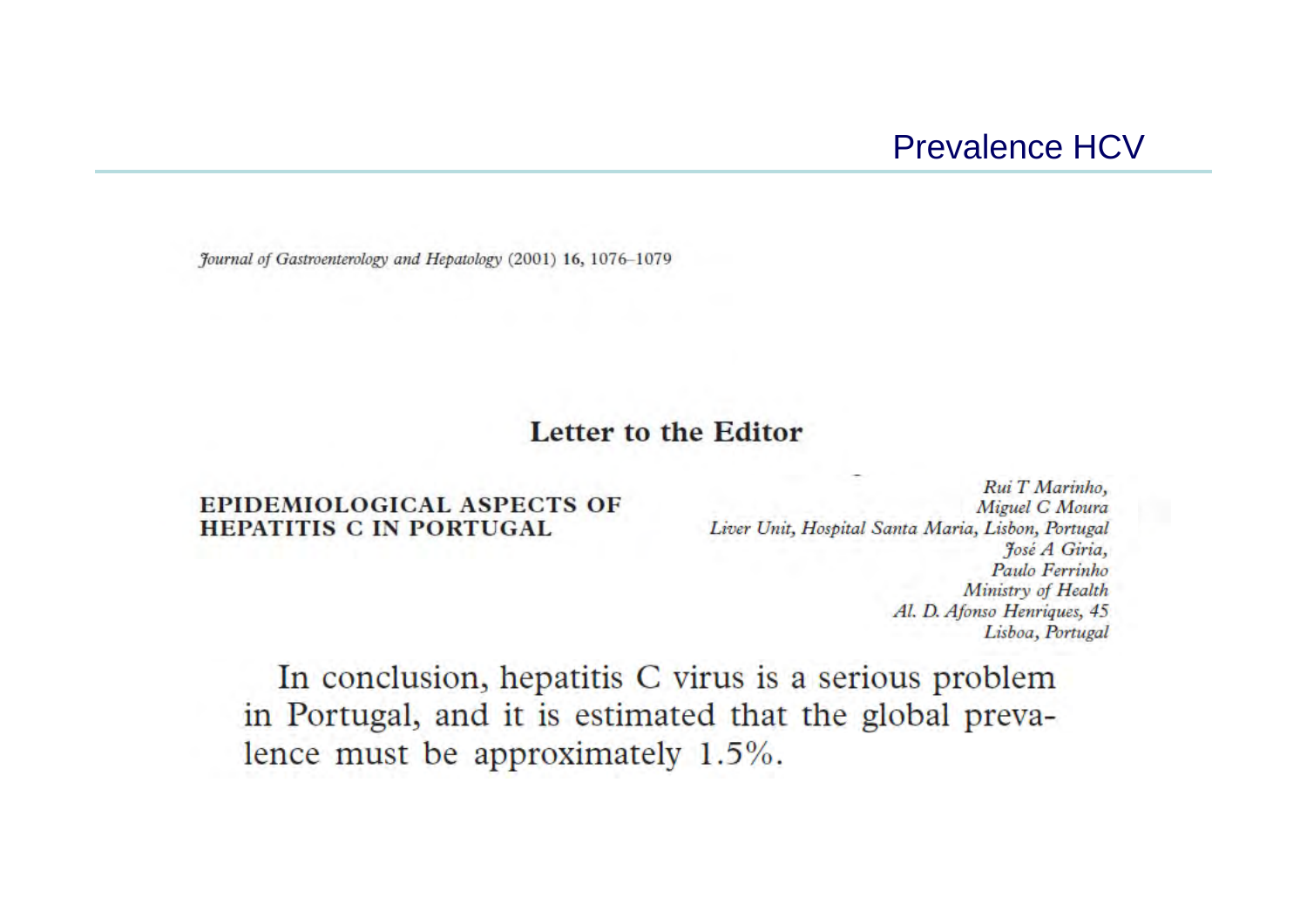### Prevalence VHC

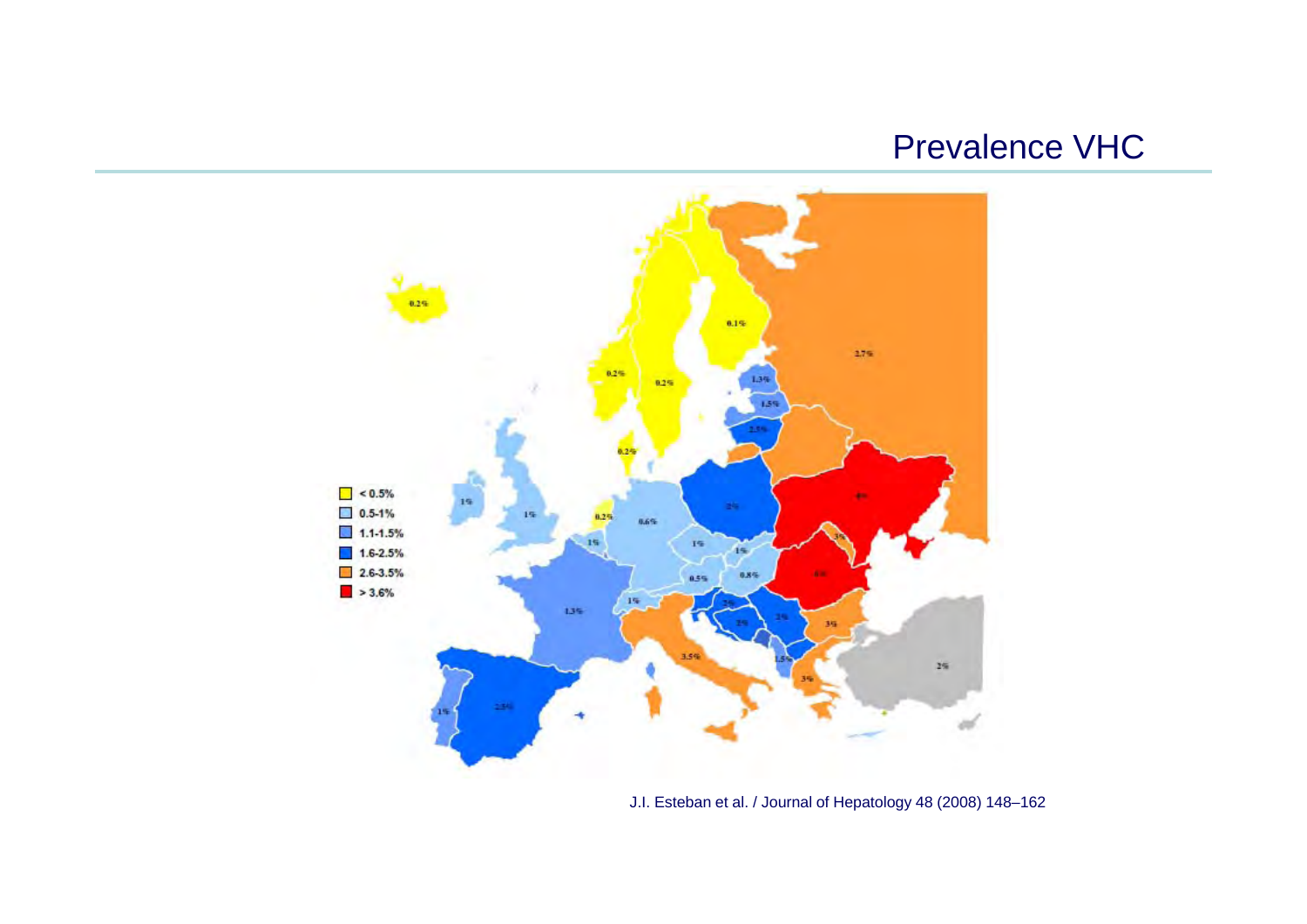### Reported cases







Figura 3 - Percentagem relativa por sexos dos casos notificados de hepatite C de 1993-1997. Fonte: Direcção-Geral da Saúde, Divisão de Epidemiologia.



Figura 4 - Distribuição por grupos etários dos casos notificados de hepatite C de 1993-1997. Fonte: Direcção-Geral da Saúde, Divisão de Epidemiologia.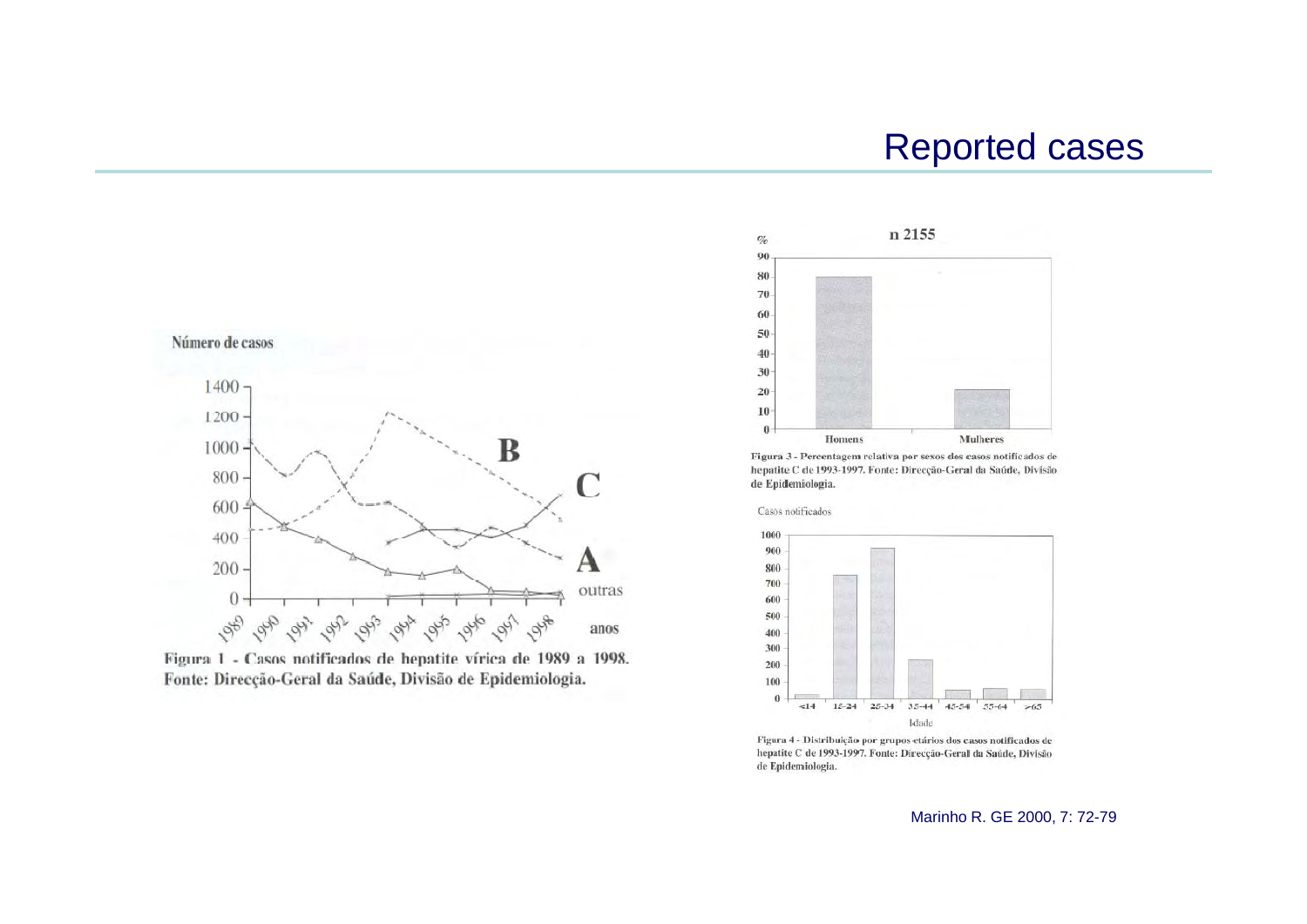#### N.º de notificações e taxa de incidência (/10 5), 2006

#### **Doenças de Declaração Obrigatória (DDO)** *CID – 10 2003-2005* **2002 2006**

| $B15 - B19$       | <b>Hepatite viral</b>                                              |     |     |    |                 |
|-------------------|--------------------------------------------------------------------|-----|-----|----|-----------------|
| <b>B15</b>        | hepatite por vírus A                                               | 154 | 64  | 45 | 0.43            |
| <b>B16</b>        | hepatite por vírus B                                               | 104 | 155 | 42 | በ4በ             |
| B <sub>17.1</sub> | hepatite por virus C                                               | 111 | 205 | 88 | 0.83            |
| <b>B17</b>        | hepatite por outros vírus especificados (exclui hepatite C, B17.1) |     |     |    | 90 <sup>o</sup> |
| <b>B19</b>        | hepatite por vírus não especificados                               |     |     |    | 0.04            |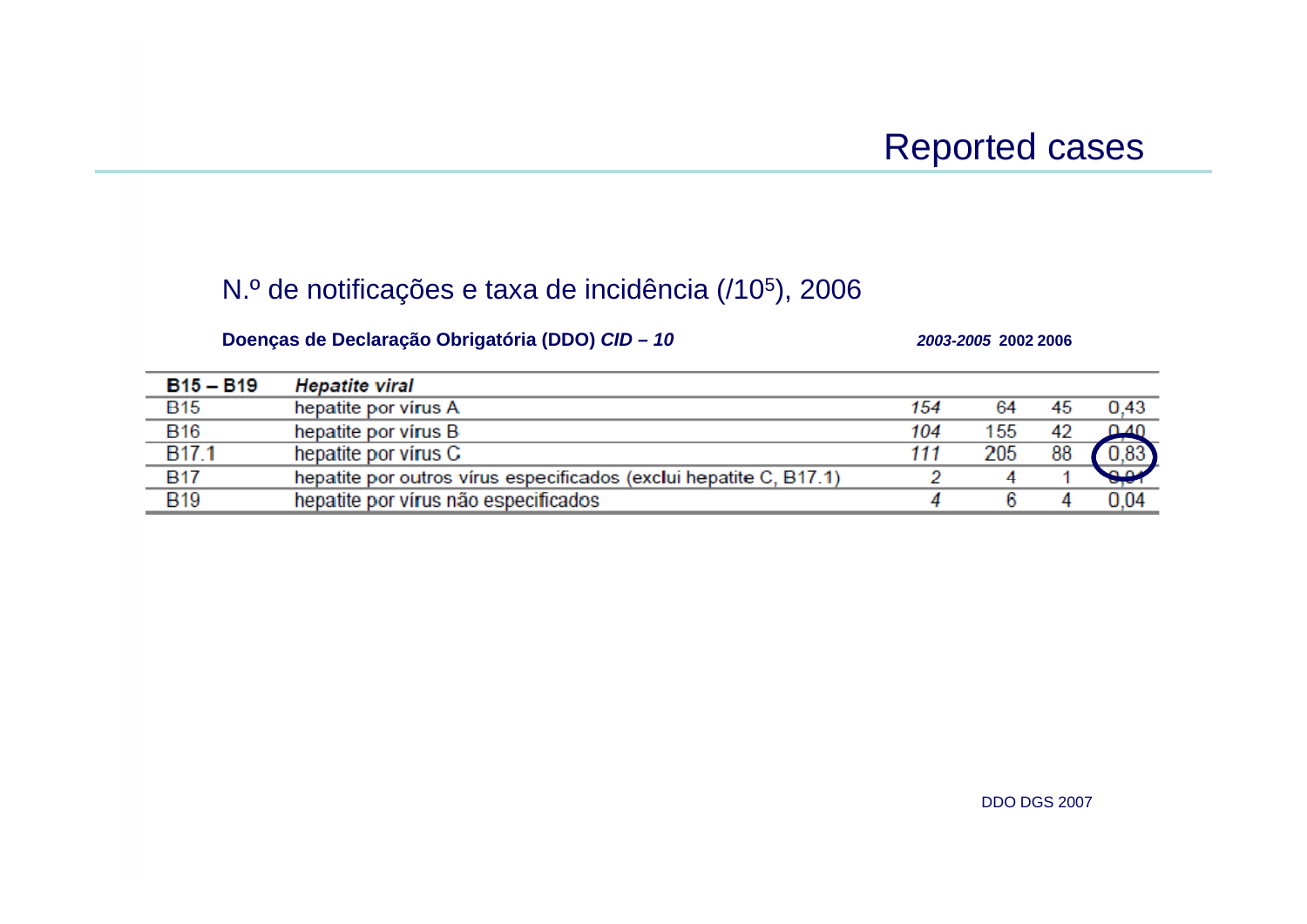Caracterização epidemiológica da Hepatite Crónica C em Portugal. Estudo prospectivo multicêntrico (2001)

Jorge Areias et al 7ª Reunião Anual da APEF

Virological and Histological Profile of Chronic Hepatitis C Patients Treated with Peginterferon alfa plus Ribavirin in Clinical Practice in Tertiary Centres in Portugal (2009)

(Revisão retrospectiva (2003-2008) Doentes seguidos em consulta externa) José Velosa et al (submitted)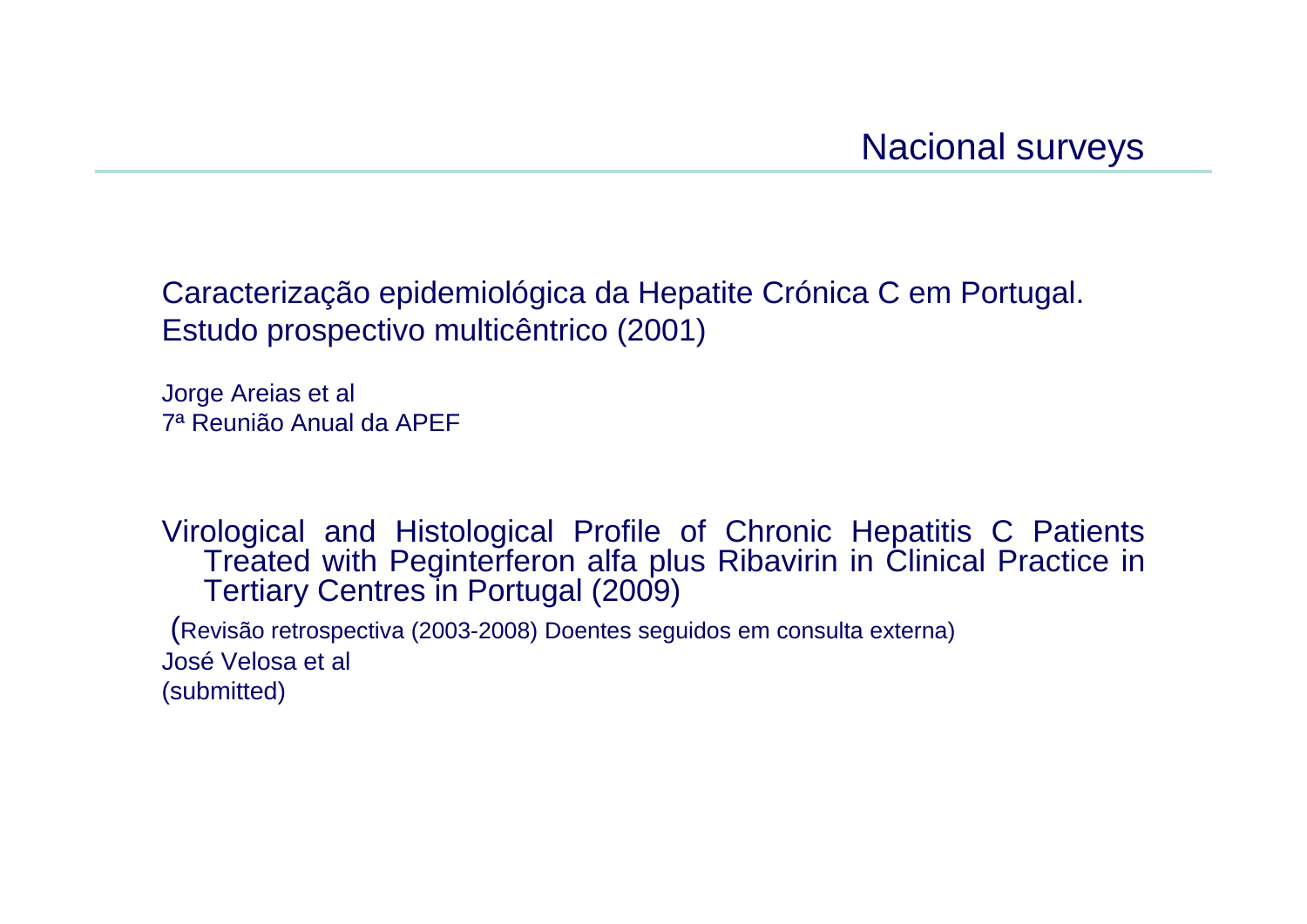# Centros participantes

Centro Hospitalar de Coimbra (Doenças Infecciosas) Centro Hospitalar de Vila Nova de Gaia (Gastrenterologia) Centro Hospitalar de Vila Nova de Gaia (Medicina Interna) Hospitais da Universidade de Coimbra (Infecciosas) Hospitais da Universidade de Coimbra (Medicina III) Hospital Curry Cabral (Unidade de transplatação) Hospital de Braga (Gastrenterologia) Hospital de Castelo Branco Hospital de Faro (Gastrenterologia) Hospital de Leiria (Medicina II) Hospital de S. Teotónio - Viseu (Gastrenterologia) Hospital de S. Teotónio - Viseu (Infecciosas) Hospital de Santa Cruz (Medicina Interna) Hospital de Santarém (Medicina I) Hospital de São João (Gastrenterologia) Hospital de Setúbal (Gastrenterologia) Hospital de Sto. António (Gastrenterologia) Hospital de Sto. António dos Capuchos (Gastrenterologia) Hospital de Vila Real (Gastrenterologia) Hospital de Vila Real (Medicina Interna) Hospital do Barreiro (Medicina I) Hospital do SAMS (Gastrenterologia) Hospital Egas Moniz (Gastrenterologia) Hospital Espírito Santo - Évora Hospital Fernando da Fonseca Hospital Garcia da Orta (Infecciologia) Hospital Infante D. Pedro - Aveiro (Infecciosas) Hospital Infante D. Pedro - Aveiro (Medicina 2) Hospital Pulido Valente (Medicina III) Hospital Santa Maria Hospital Santa Maria (Medicina 2) Hospital São João (Doenças Infecciosas)



2001

2009 0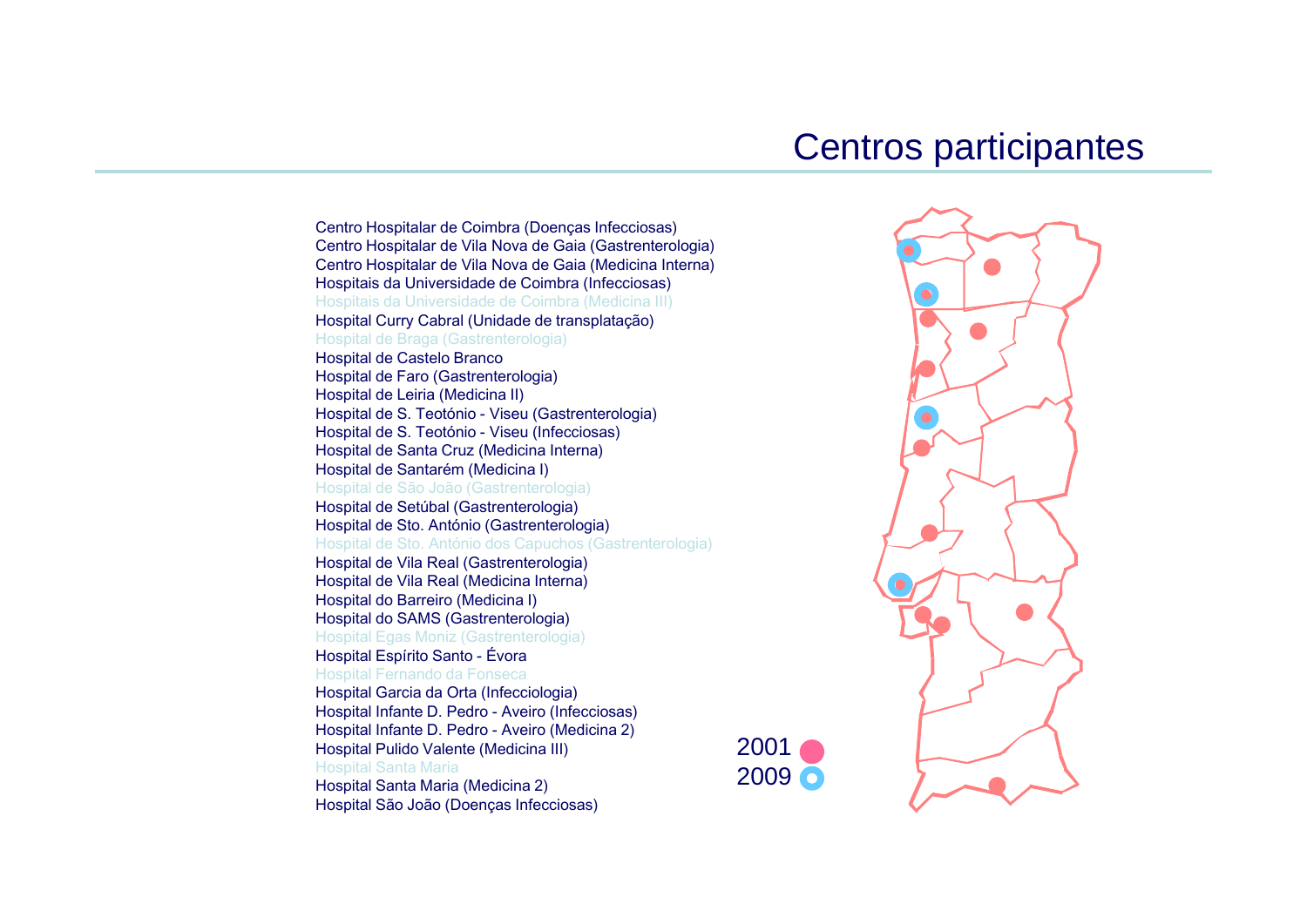

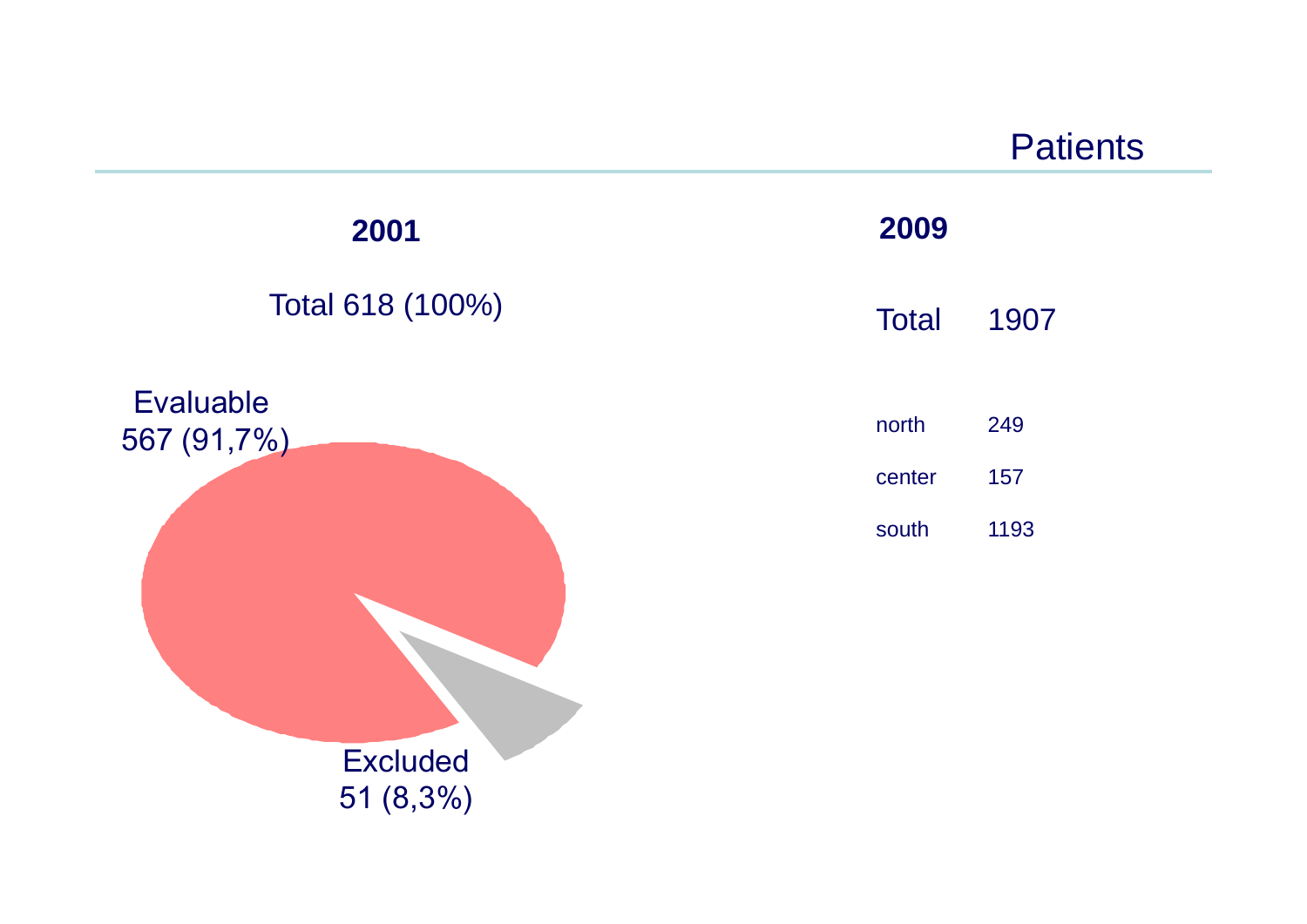



#### Sex 2009 male 1274 (66,8%)

#### Race

Caucasian 537 (94%)

African 10 (2%)

unknown 20 (4%)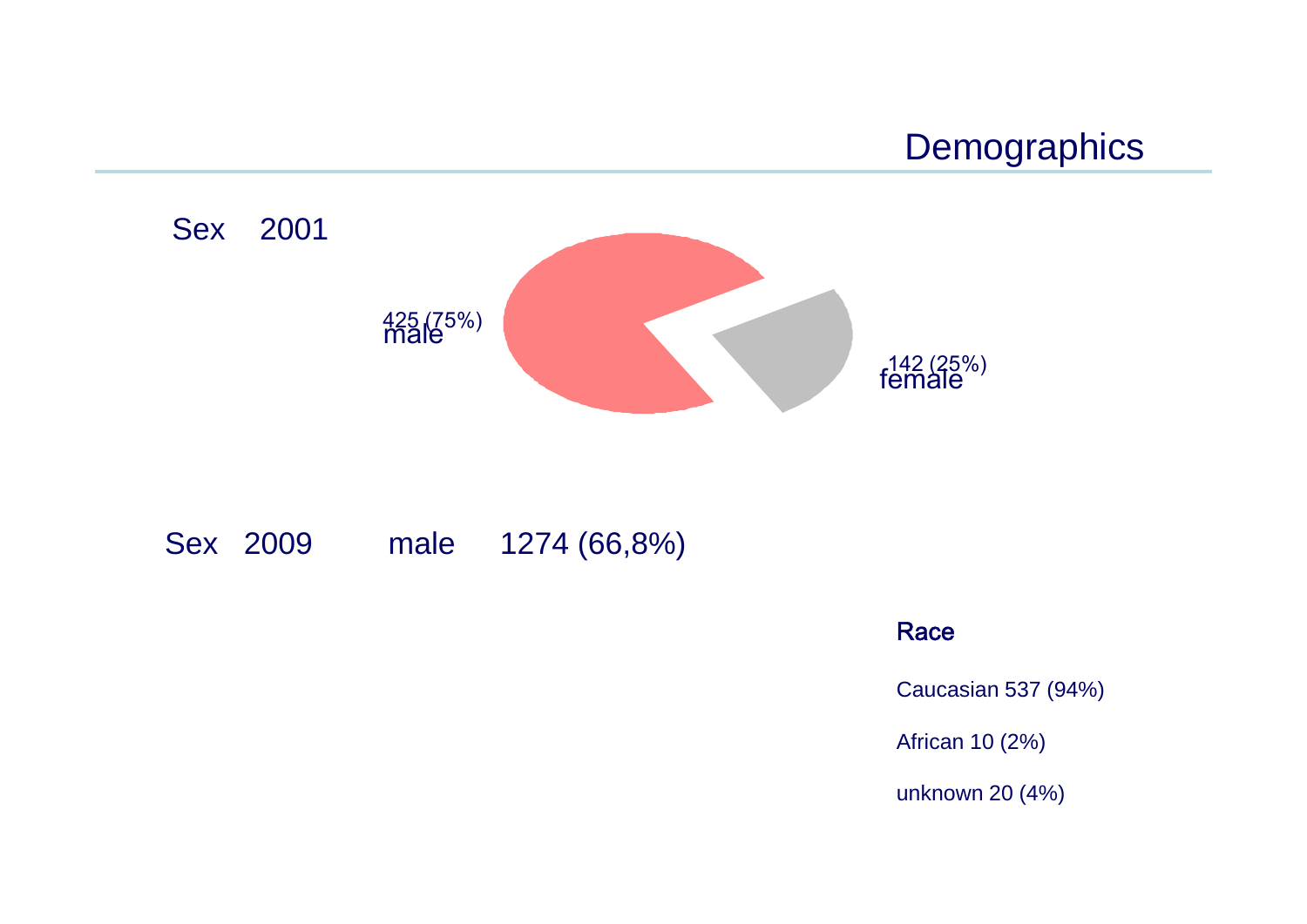# **Demographics**



Age 2009 41,1 years (17 years - 91 years)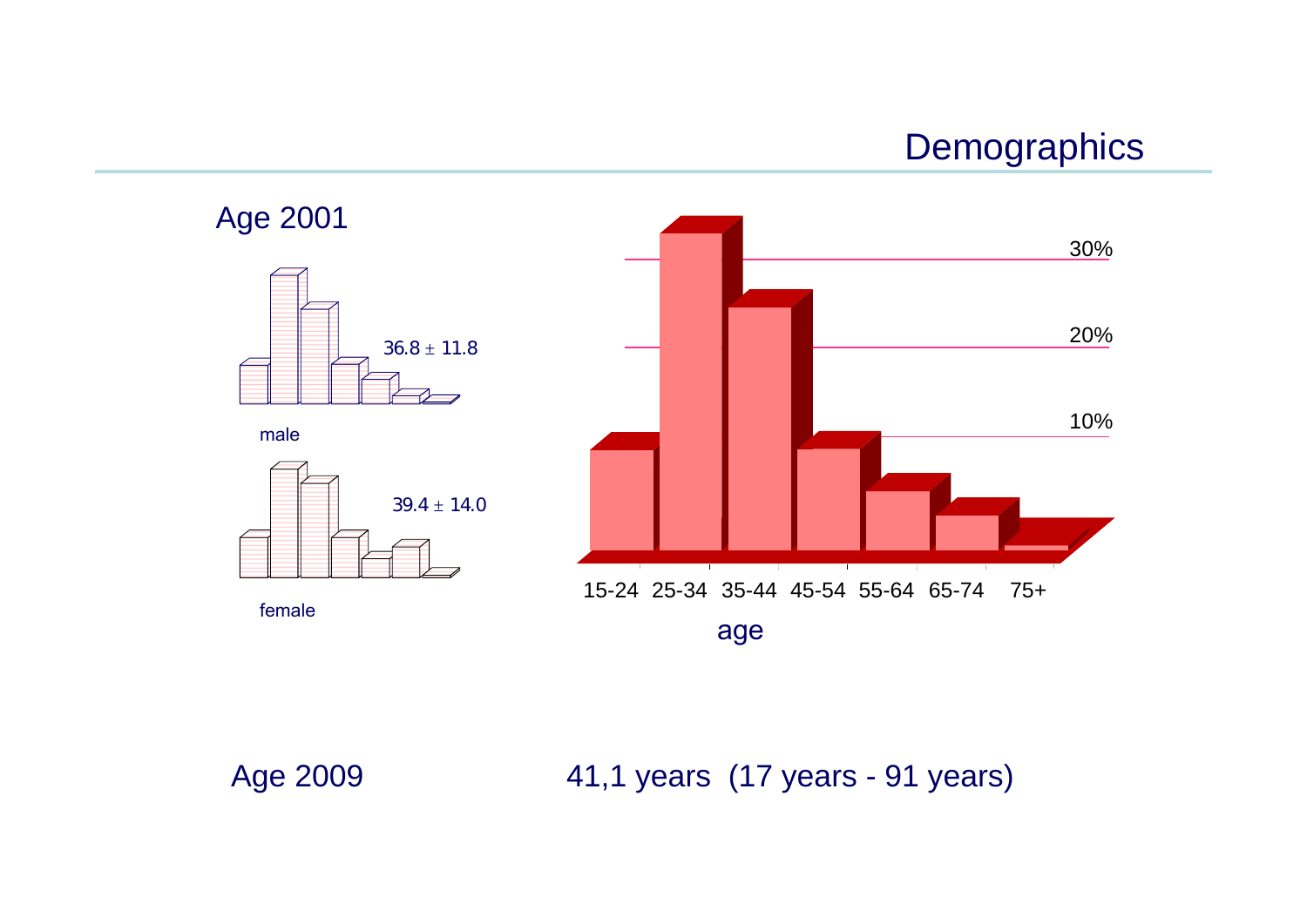# **Demographics**

Weight 2001

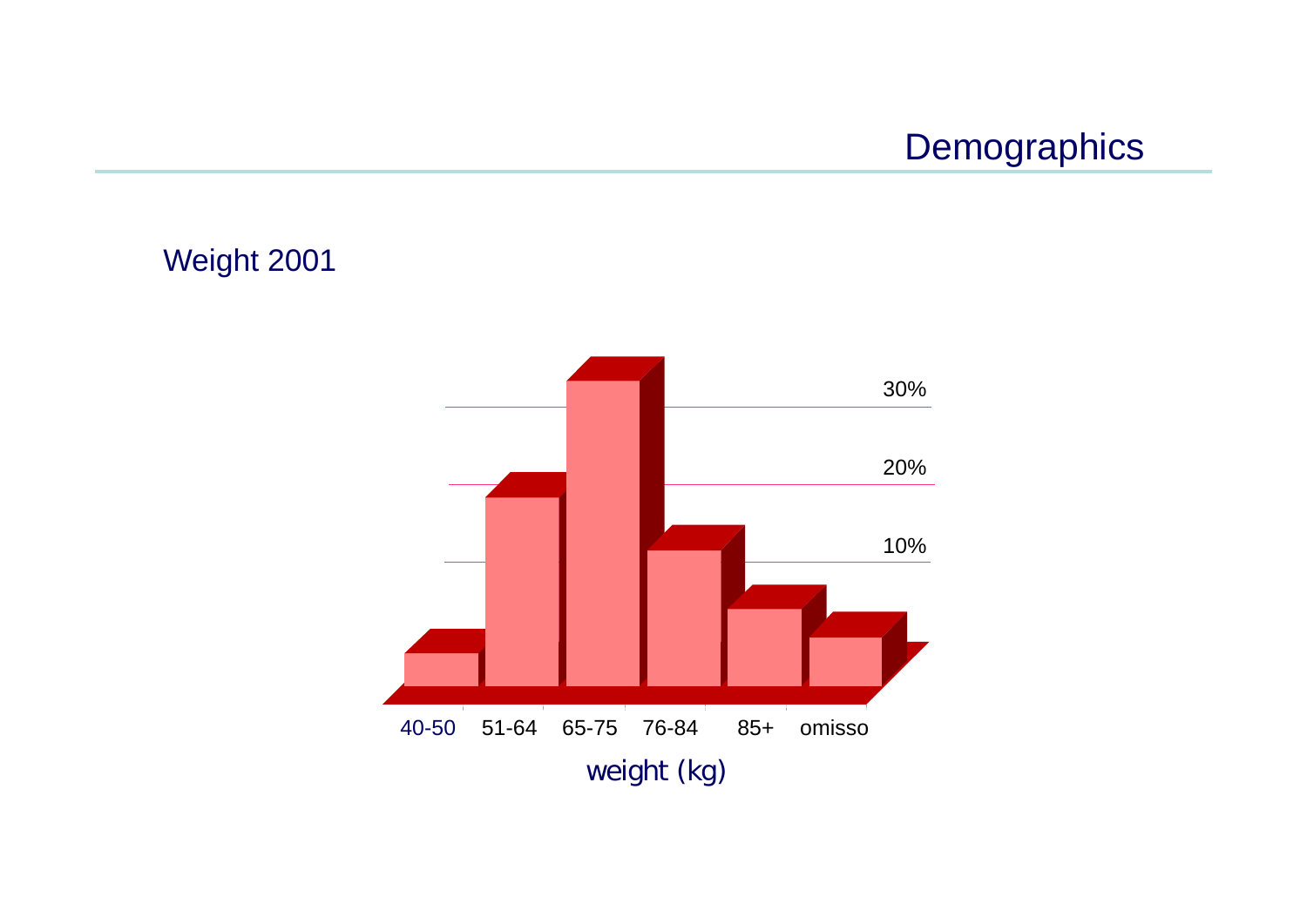# Associated diseases





male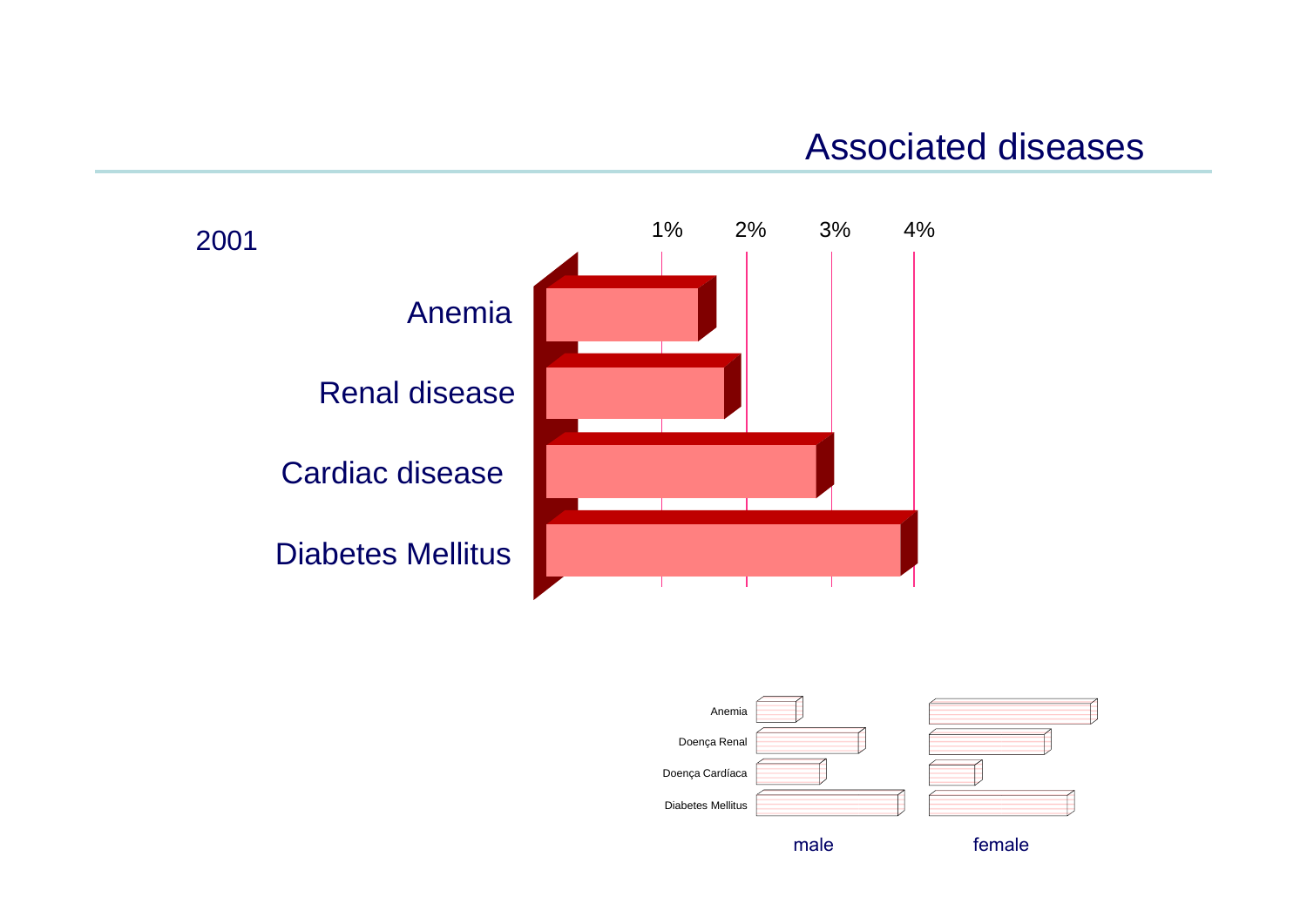# Risk factors



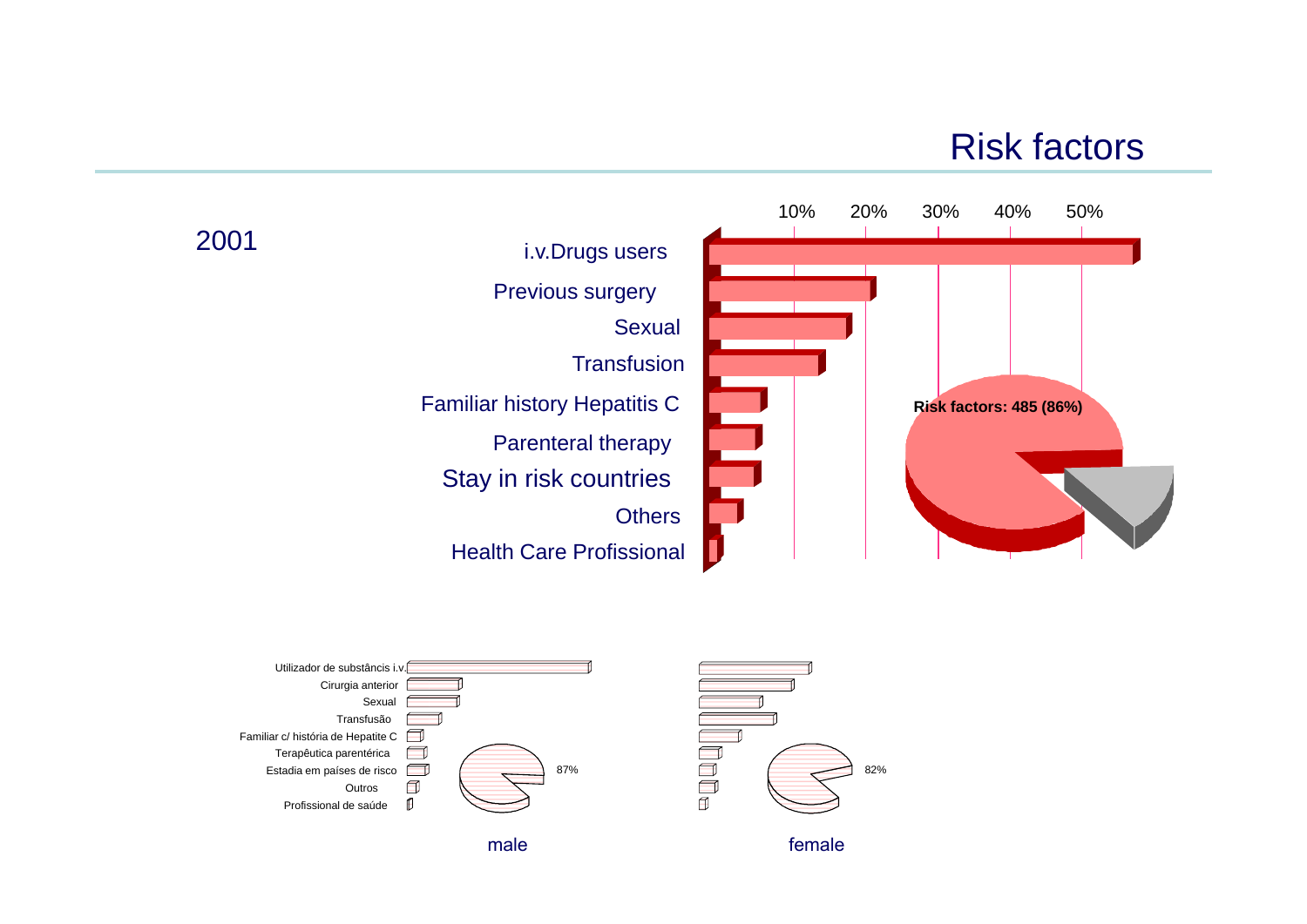### Probable route of infection



male

female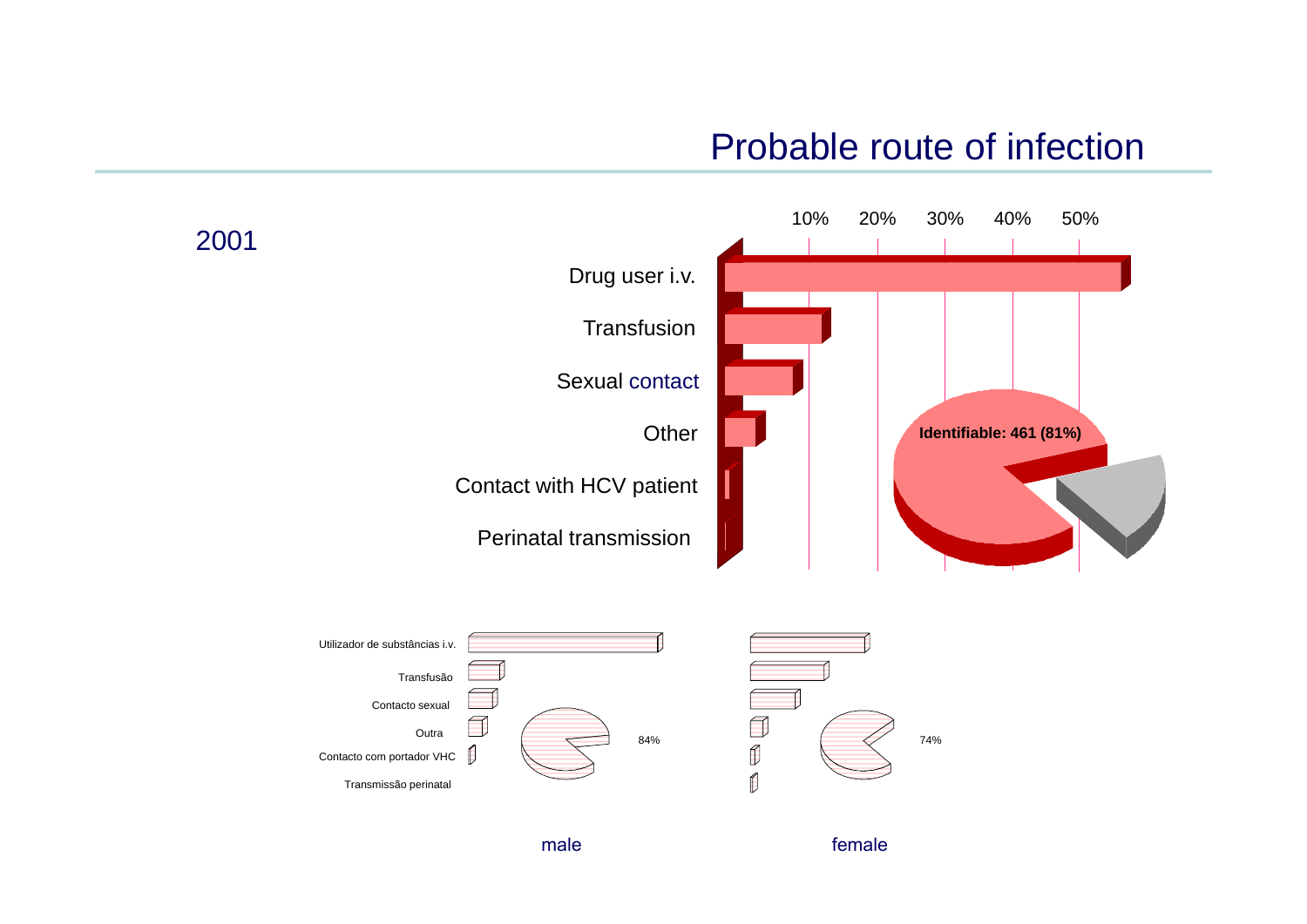## Infectious disease in drugs users

| Fonte               | Ano   | n   | Prevalência VHC (%) |
|---------------------|-------|-----|---------------------|
| J. Serra (12)       | 1991  | 65  | 75                  |
| H. Glória (13)      | 1991  | 135 |                     |
| A. Silva Graça (10) | 1993  | 68  |                     |
| OEDT <sup>(9)</sup> | 1996  |     |                     |
| $OEDT*(14)$         | 1998  |     | 74                  |
| E. Silva (15)       | 999   | 194 | 82                  |
| J. Areias'          | [999] | 448 | 76                  |
| J. Godinho (16)     | 1999  | 238 | 92                  |

#### - Prevalência do anti-VHC nos toxicodependentes IV.

\* Observatório Europeu da Droga e da Toxicodependência

† Comunicação pessoal

Marinho R. GE 2000, 7: 72-79



IDT Relatorio anual 2008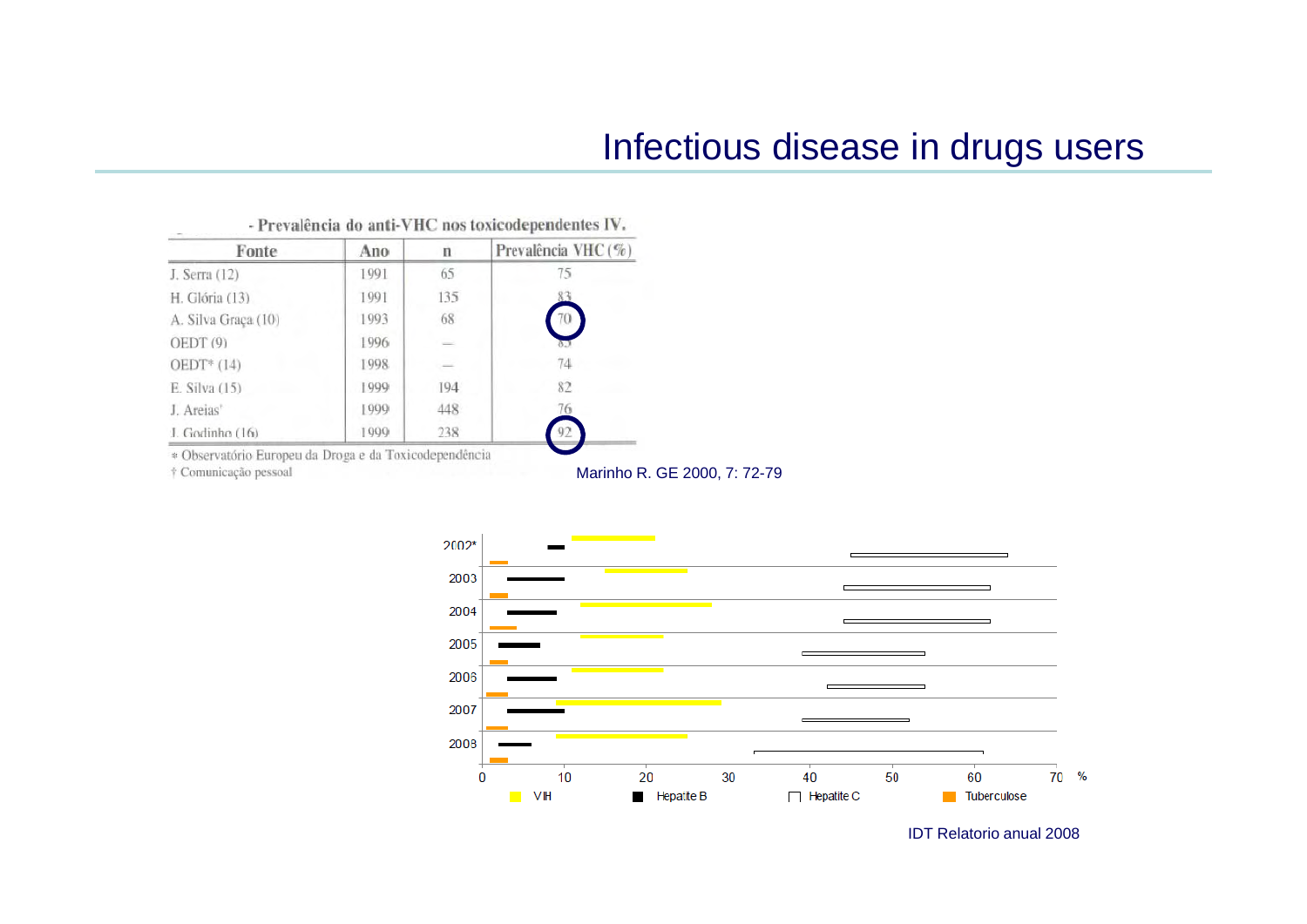Time of disease estimated



Male **Female**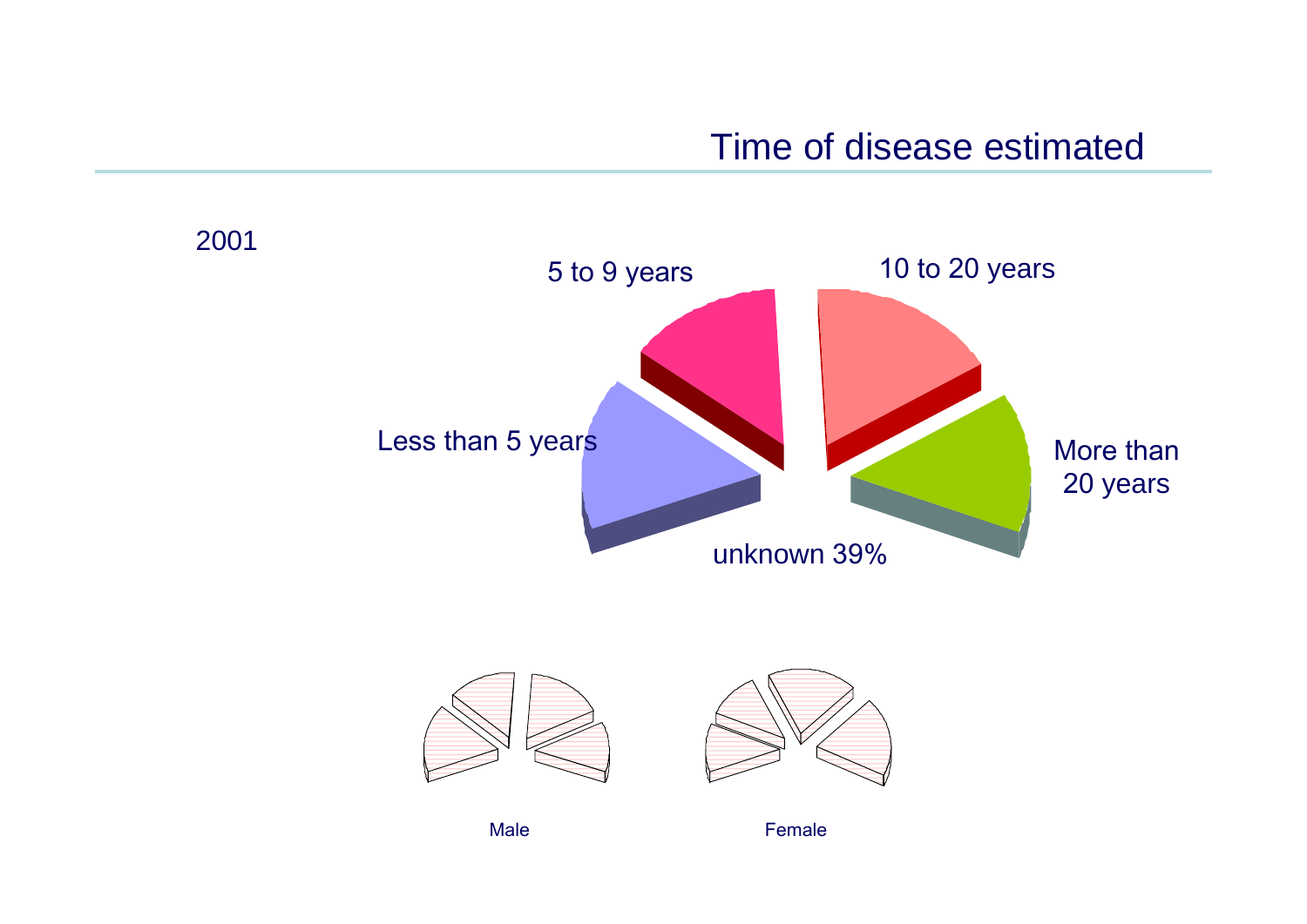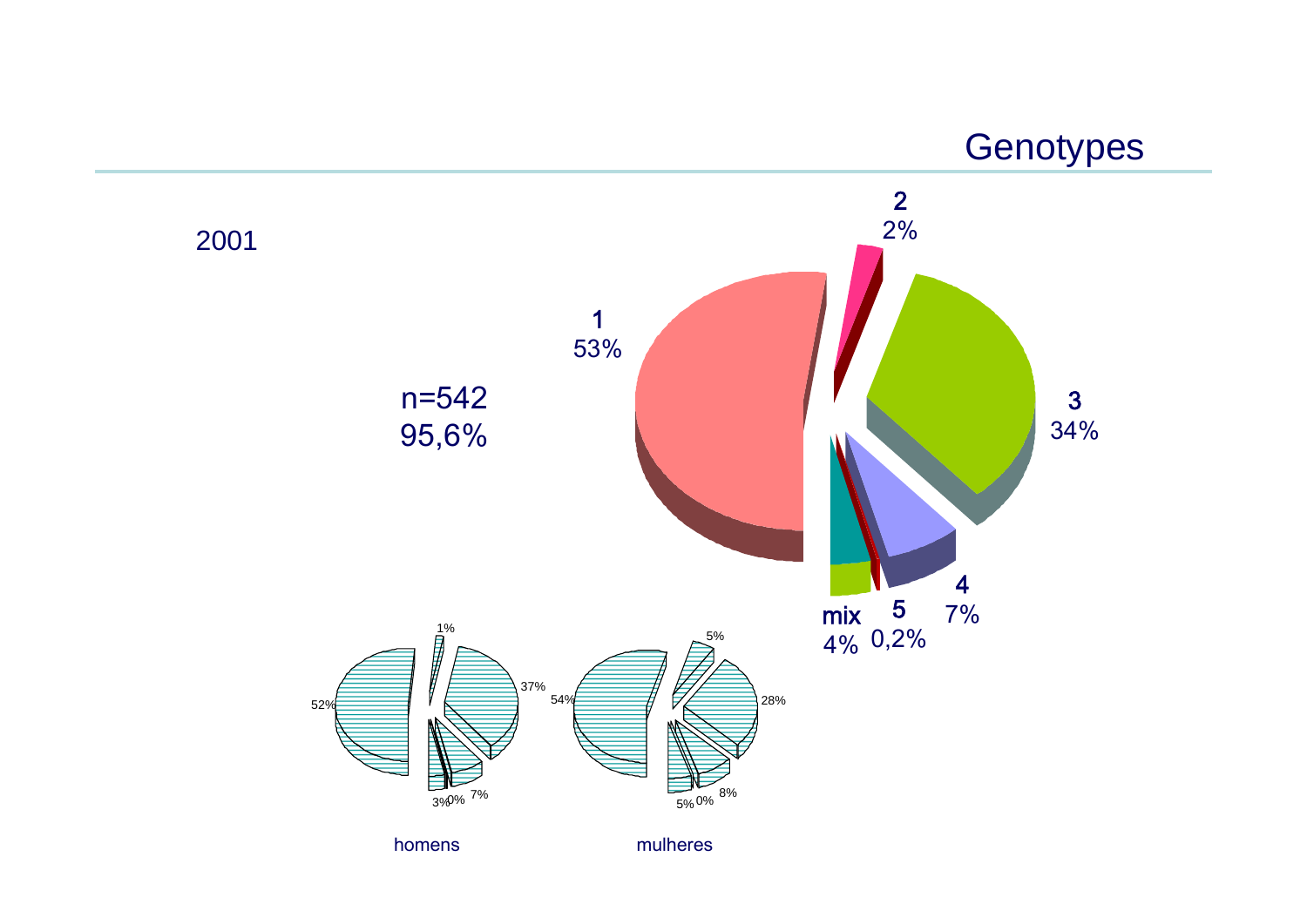# **Genotypes**

| <b>AUTOR</b> | <b>GENOTIPOS</b>                | (%)    |
|--------------|---------------------------------|--------|
| Calinas      | 1 <sub>b</sub> , 3 <sub>a</sub> | 45, 27 |
| Macedo       | 1 <sub>b</sub> , 3 <sub>a</sub> | 56, 12 |
| Areias       | $1b$ , $3a$                     | 52,26  |
| Peixe        | 1b, 1a                          | 47, 24 |
| Lebre        | Æ                               | 38, 28 |
| Rodrigues    | 1 <sub>b</sub> , 1 <sub>a</sub> | 50, 38 |
| Ramalho      | 1 <sub>b</sub> , 2 <sub>c</sub> | 59.34  |
| Sarmento     | 1 <sub>b</sub> , 3 <sub>a</sub> | 54     |
| Augusto      | la, 1b, 3a                      | 35     |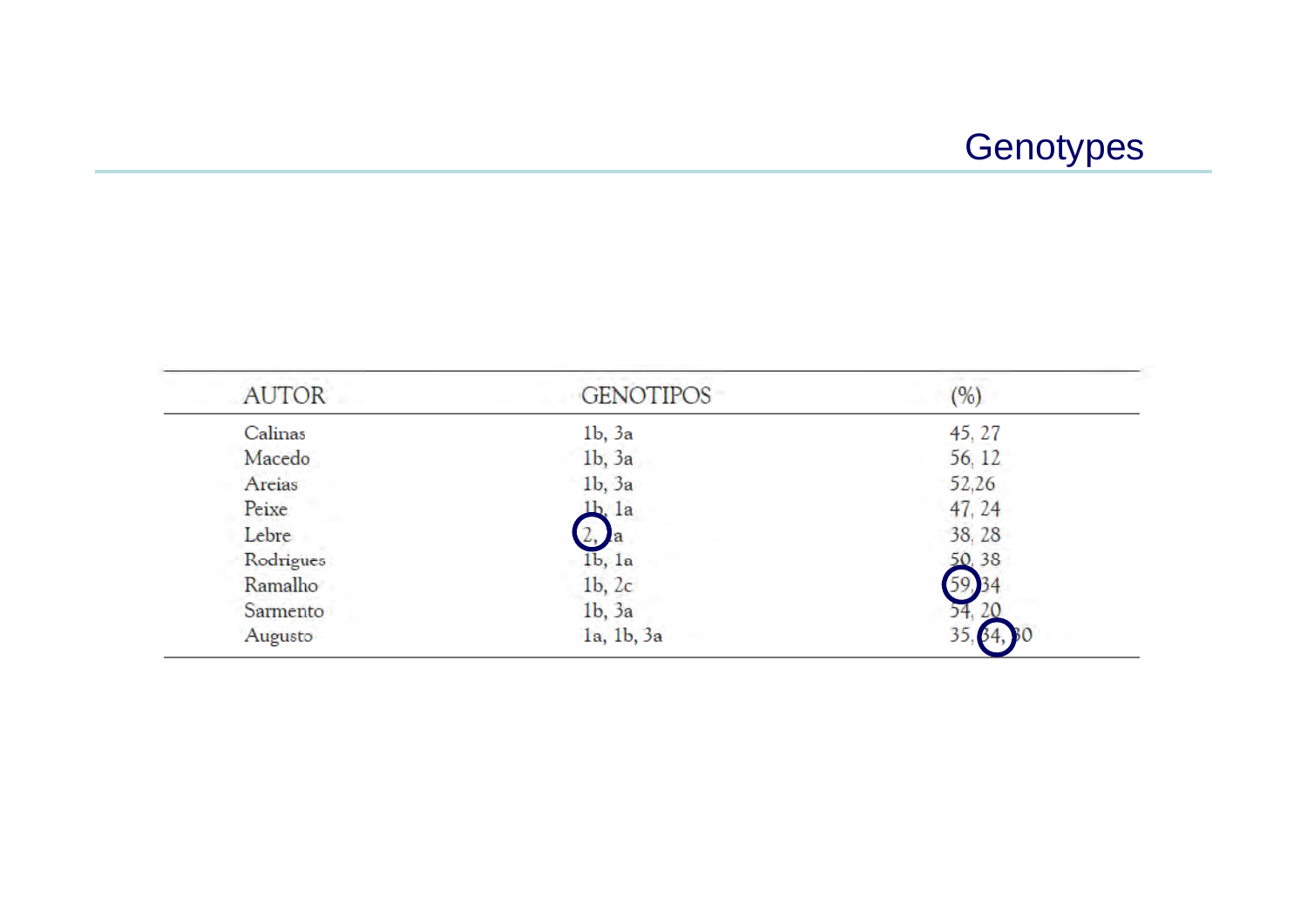



J.I. Esteban et al. / Journal of Hepatology 48 (2008) 148–162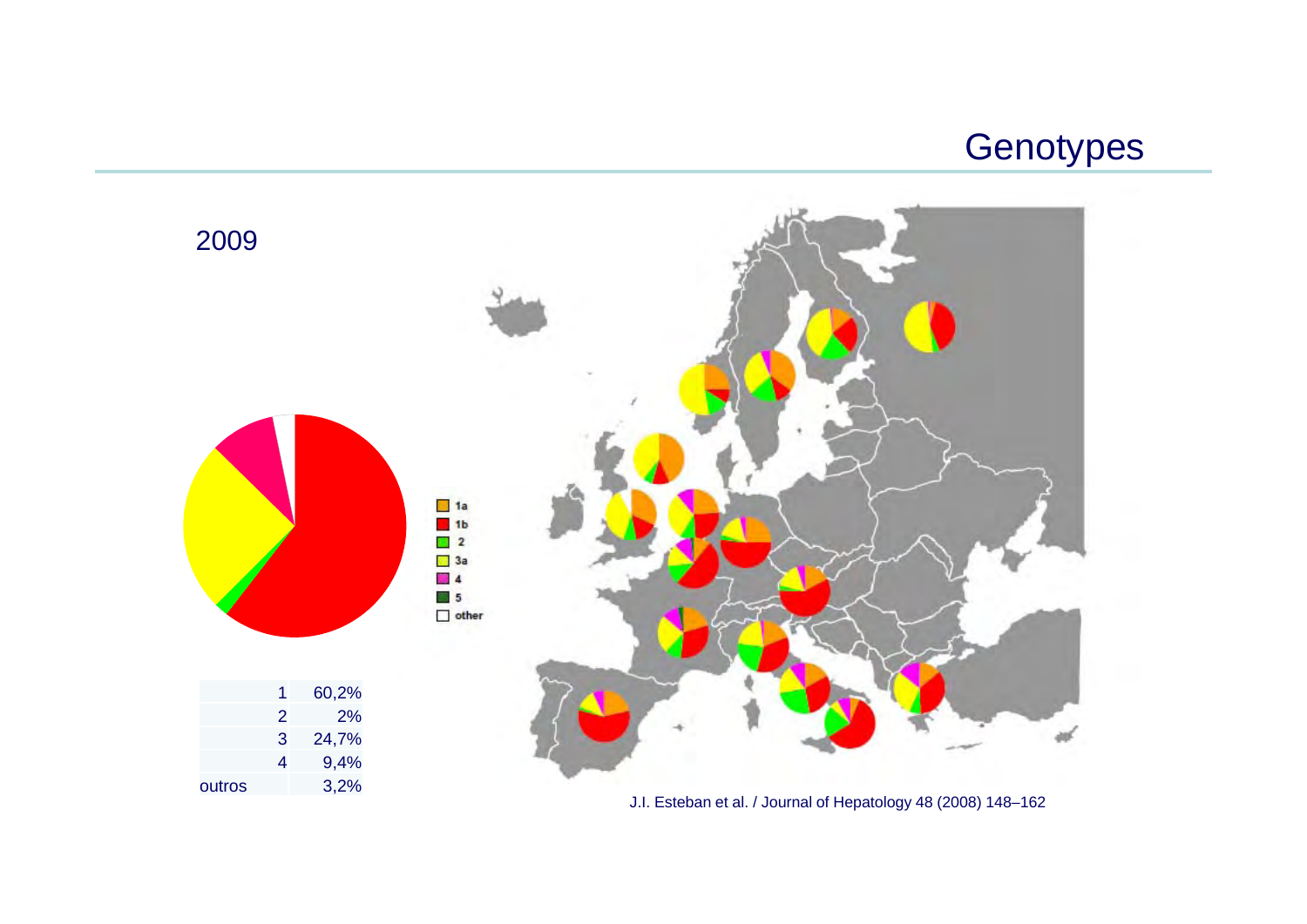**Genotypes** 



N= 1500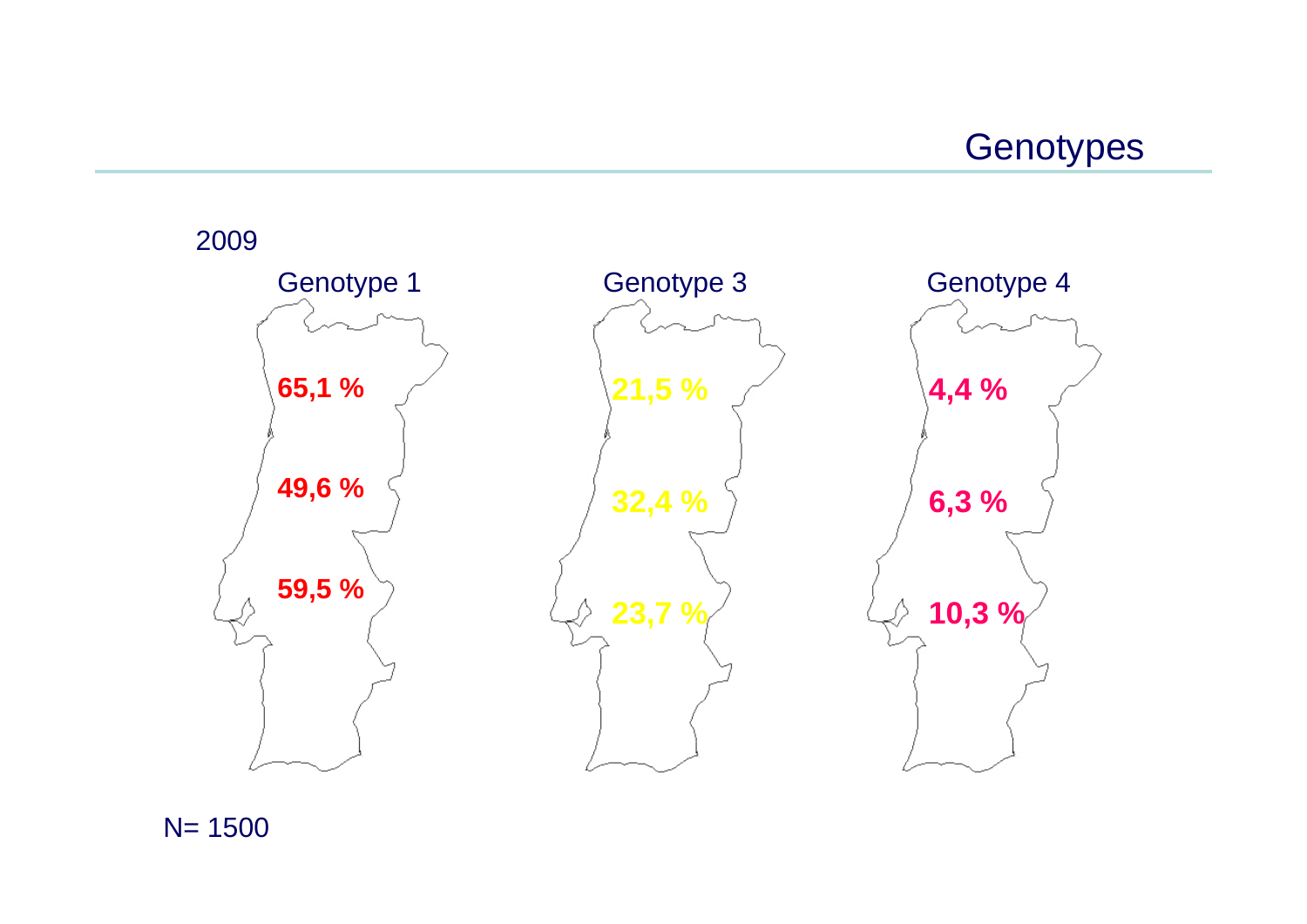# Immigration 2002

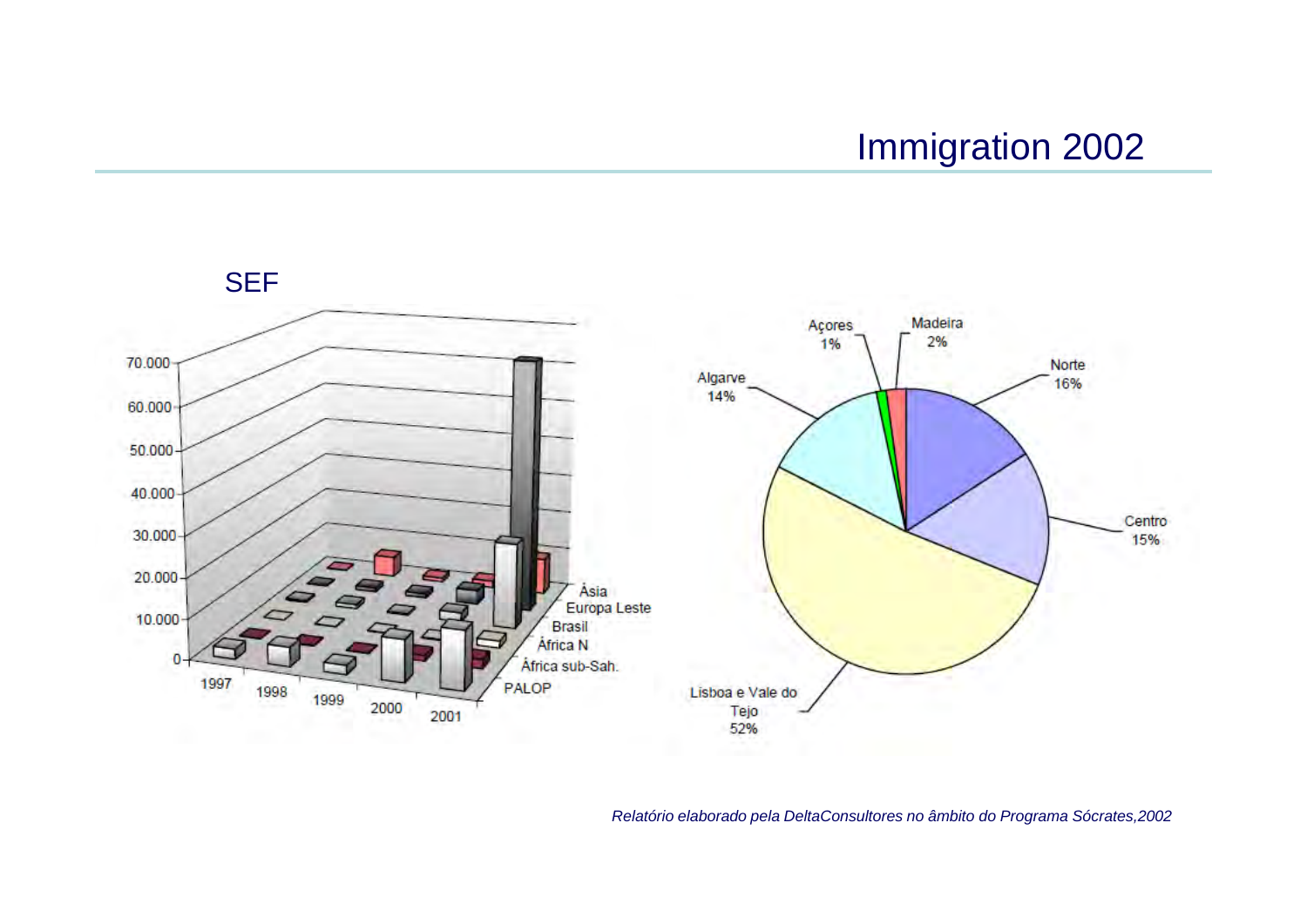

Arch Virol (2009) 154:127-132 DOI 10.1007/s00705-008-0270-z

**BRIEF REPORT** 

#### Full genome sequence of three isolates of hepatitis C virus subtype **4b from Portugal**

Diana Koletzki · Stéphanie Dumont · Hans Vermeiren · Paula Peixe · Jaime Nina · Ricardo J. Camacho · Lieven J. Stuyver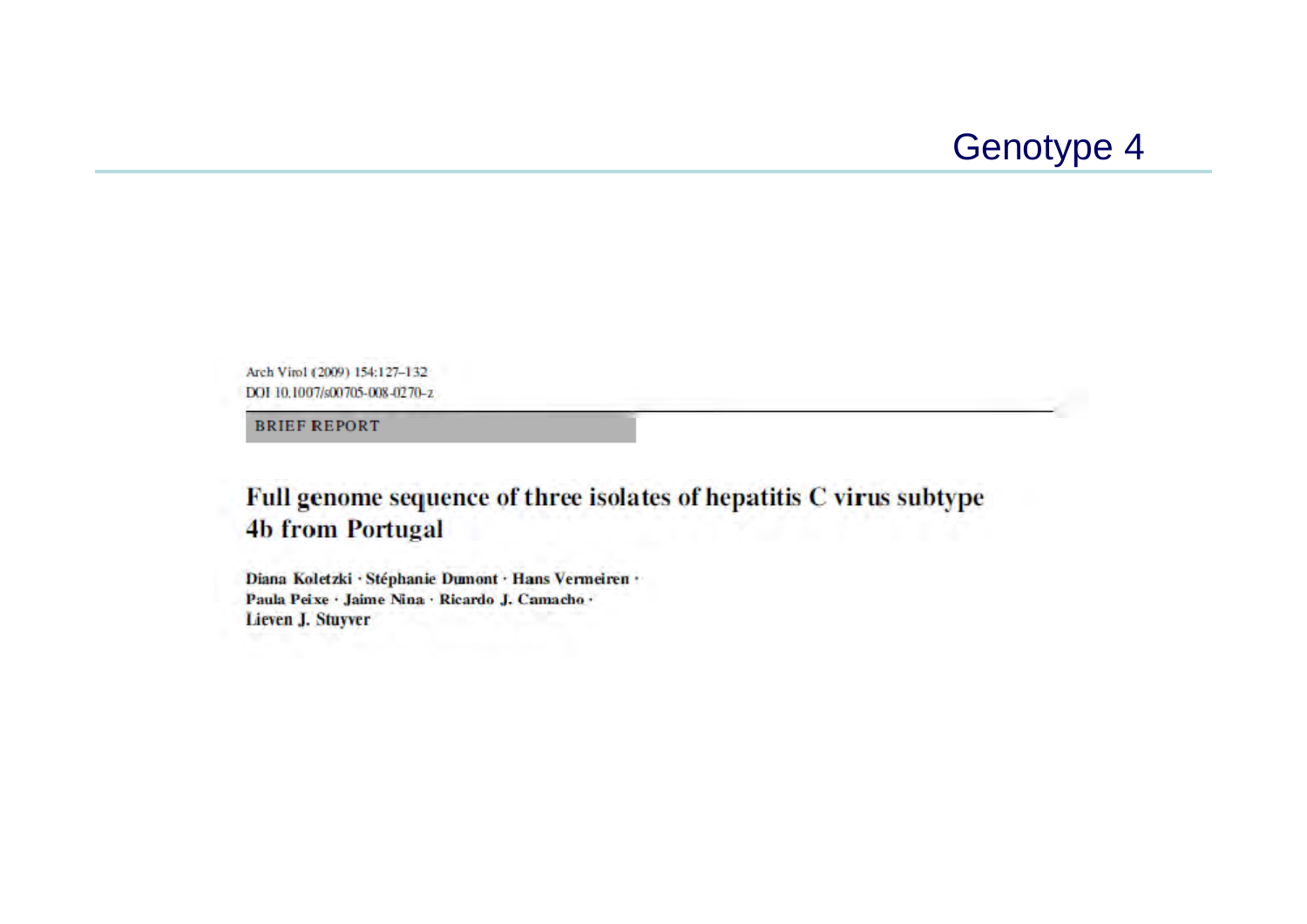# Viral load

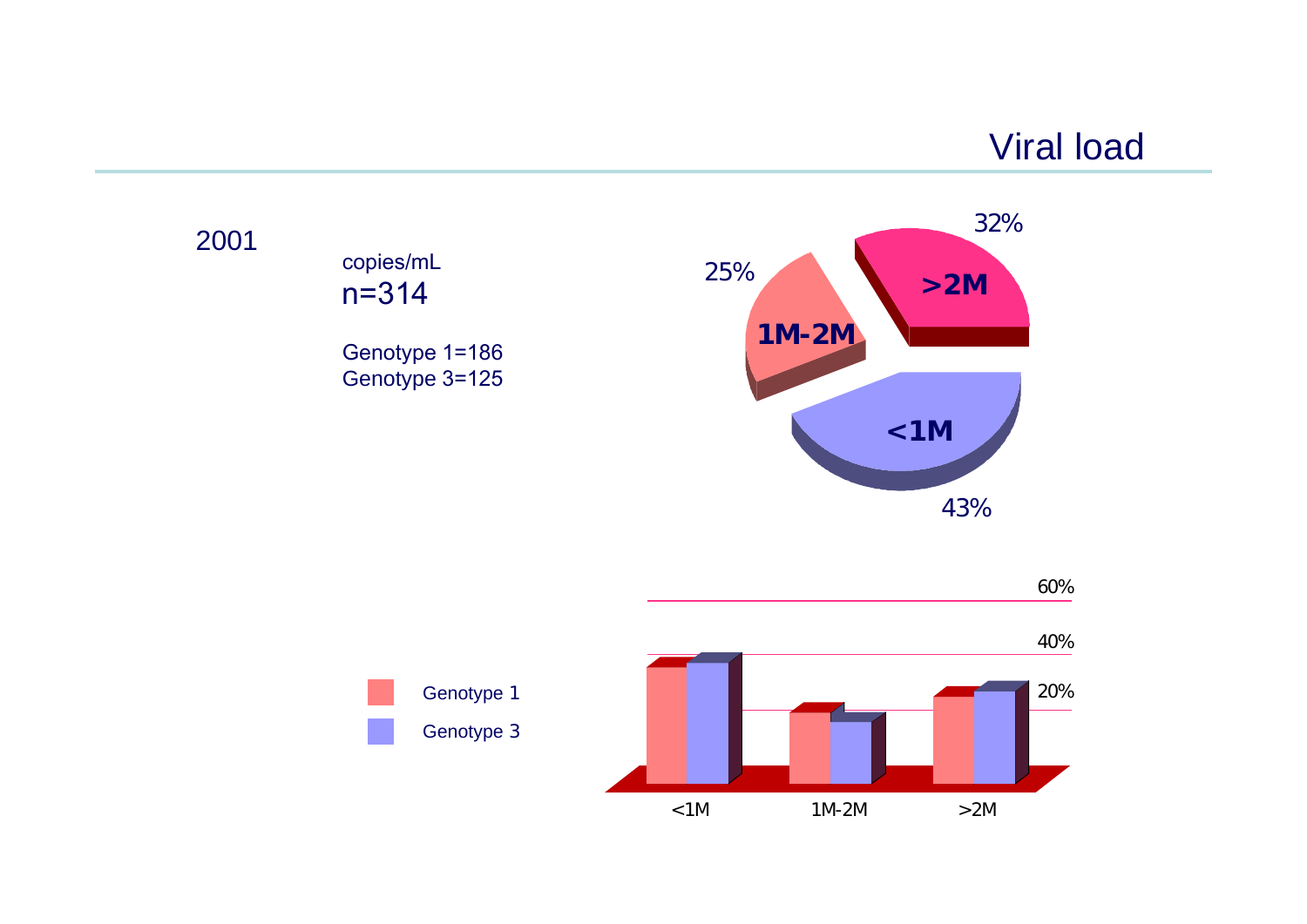#### Viremia According to Genotype and Region of the Country

| Region | Genotype 1                         |                            |                   | Genotype 2/3    |                              |                 | Genotype 4        |                              |                 |
|--------|------------------------------------|----------------------------|-------------------|-----------------|------------------------------|-----------------|-------------------|------------------------------|-----------------|
|        | HCV RNA (UI/mL)<br>HCV RNA (UI/mL) |                            | HCV RNA (UI/mL)   |                 |                              |                 |                   |                              |                 |
|        | >800,000<br>N(%                    | 400,000-<br>800,000<br>N(% | <400,000<br>N(% ) | >800,000<br>N(% | 400,000-<br>800,000<br>N(% ) | <400,000<br>N(% | >800,000<br>N(% ) | 400,000-<br>800,000<br>N(% ) | <400,000<br>N(% |
| North  | 55 (47)                            | 29 (24)                    | 34 (29)           | 9(23)           | 6(15)                        | 25 (63)         | 1(13)             | 2(25)                        | 5(63)           |
| Center | 35(49)                             | 13(18)                     | 23(32)            | 24(44)          | 6(11)                        | 24 (44)         | 3(30)             | 2(20)                        | 5(50)           |
| South  | 26 (50)                            | 108 (20)                   | 155 (29)          | 106(42)         | 59 (24)                      | 85 (34)         | 35 (39)           | 10(11)                       | 45 (50)         |
| Total  | 35 (50)                            | 150 (21)                   | 212 (29)          | 139 (40)        | 71(21)                       | 134 (39)        | 39 (36)           | 14(13)                       | 55 (51)         |

 $N= 1213$   $>800000$   $-551 (45,4%)$  $<$ 400000 – 420 (34,6%)  $>400000$  <800000  $-242(19,9%)$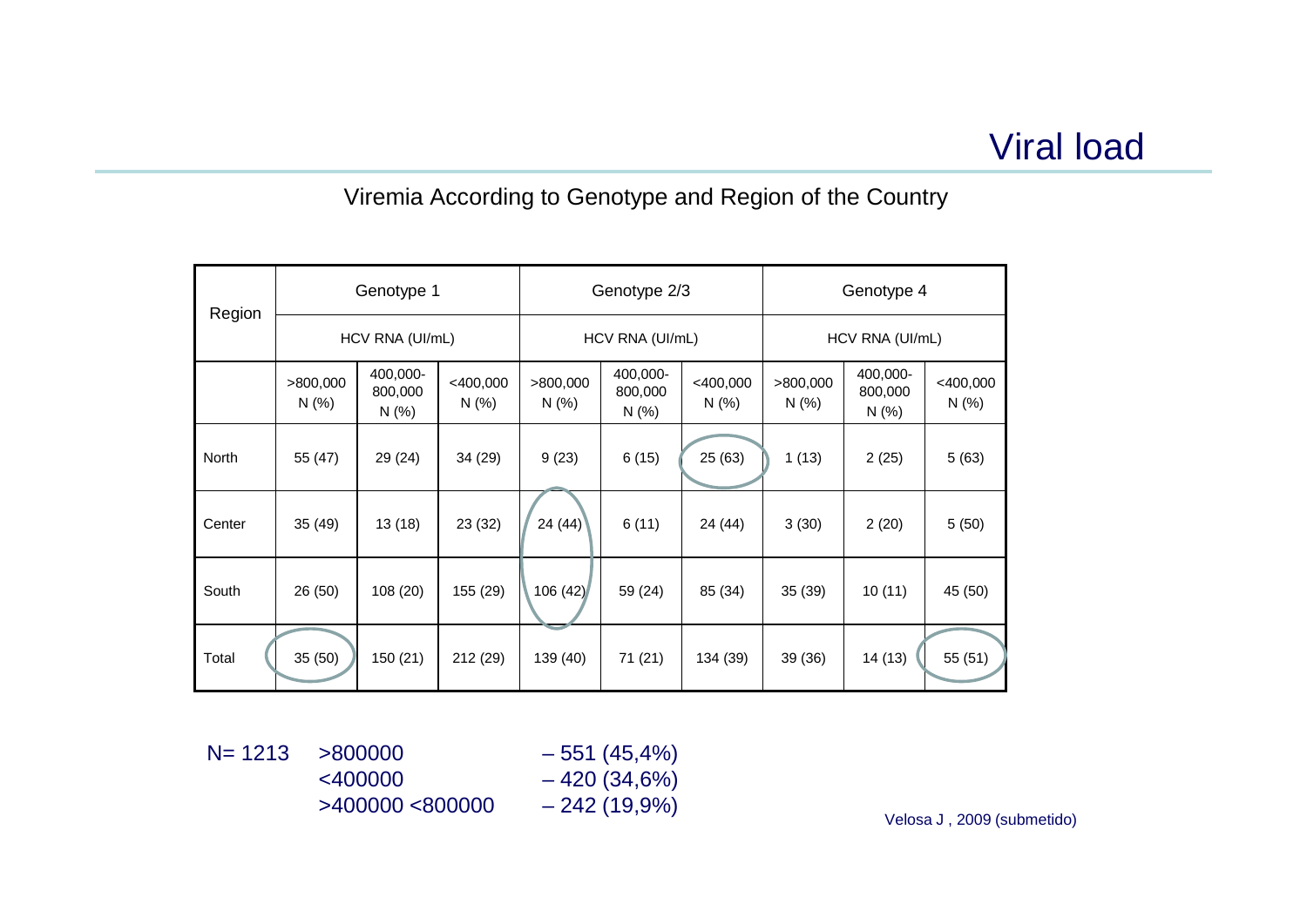# VHB and VIH



| <b>Hepatitis B:</b>   | 1,05% |
|-----------------------|-------|
| <b>HBV</b> carrier:   | 1,41% |
| HIV positive $> 10\%$ |       |

2001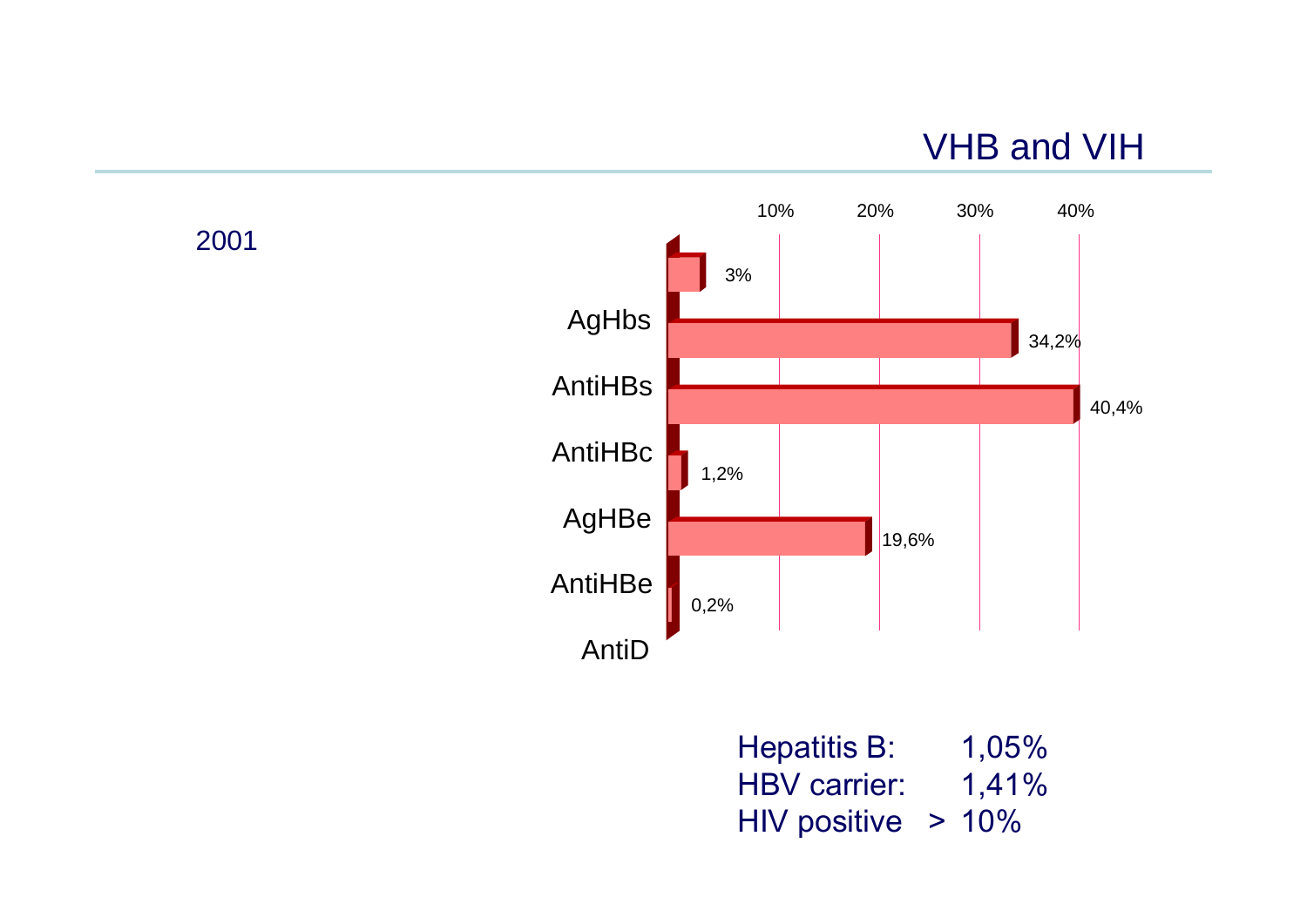Liver biopsy

2001

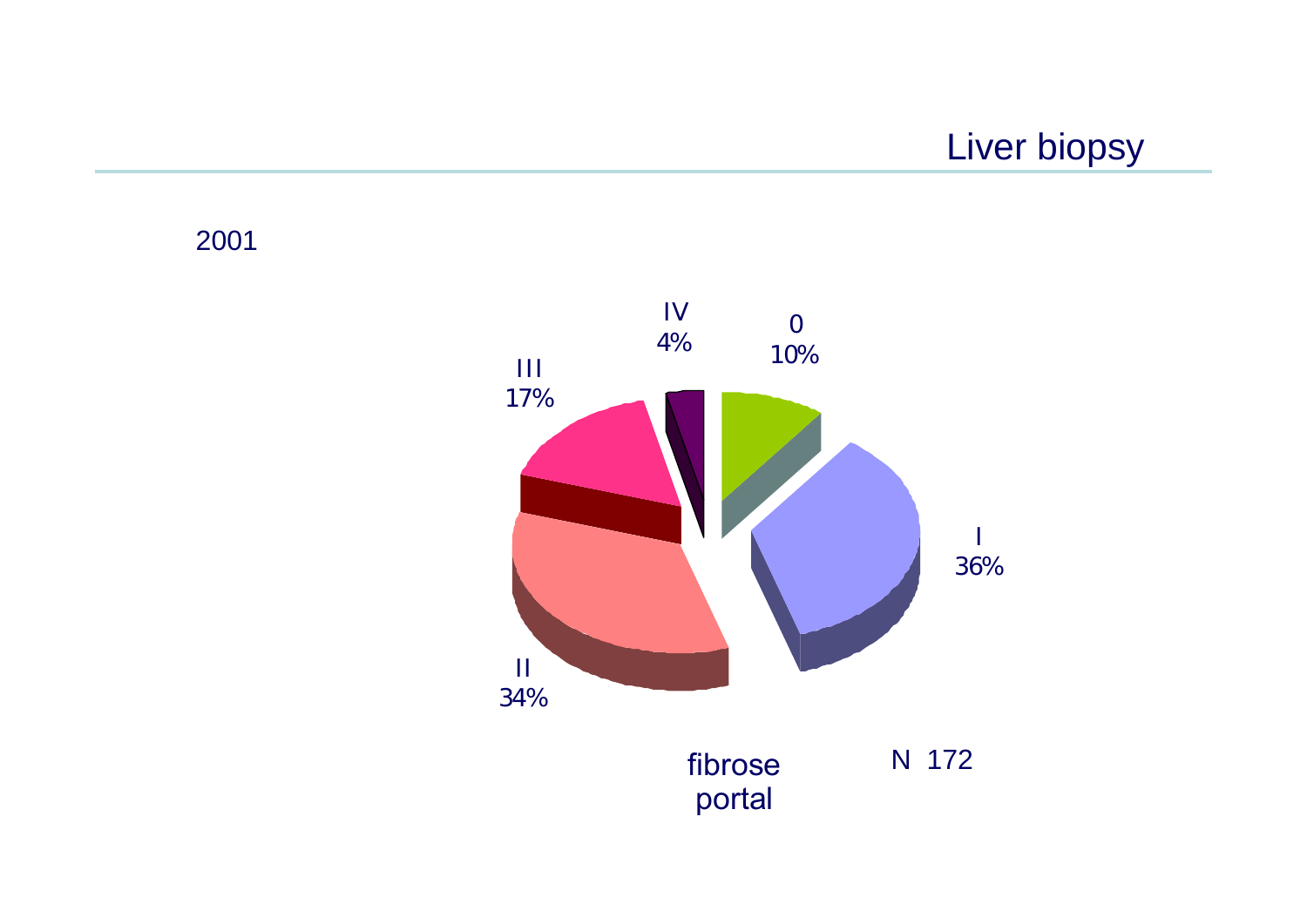Liver biopsy

#### 2009

Liver biopsy 614 patients

#### Metavir classification

| F1             | 227 (38,7%)     |  |                   |
|----------------|-----------------|--|-------------------|
| F <sub>2</sub> | 192 (32,7%)     |  | F1/F2 440 (71,7%) |
| F <sub>3</sub> | $65$ $(11,1\%)$ |  |                   |
| F4             | $102$ $(38,%)$  |  | F3/F4 174 (28,3%) |

Without genotype association Low prevalence of cirrhosis genotype 3 North

genotype 1 Center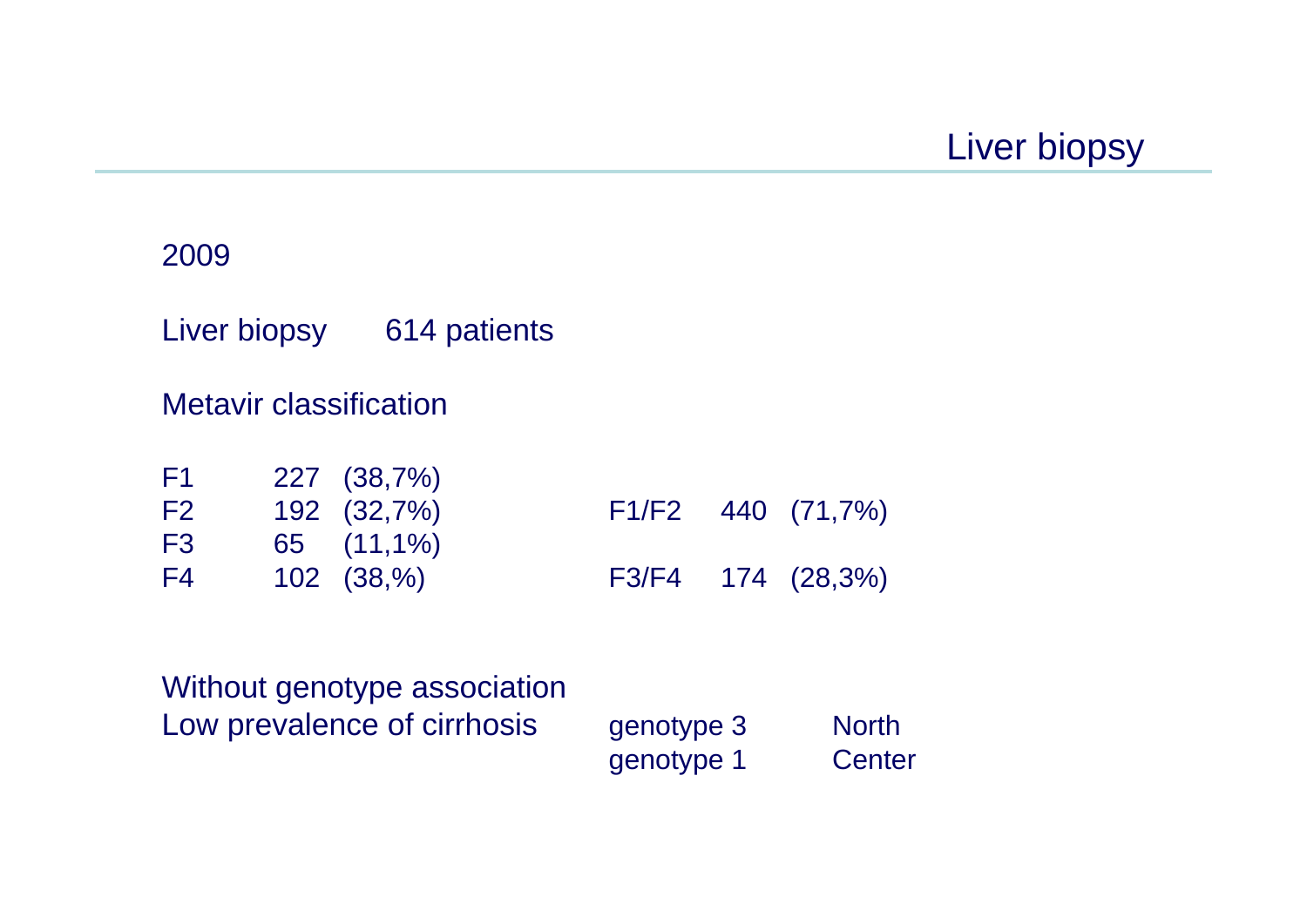

Marinho R World J Gastroenterol 2007; 13(10): 1522